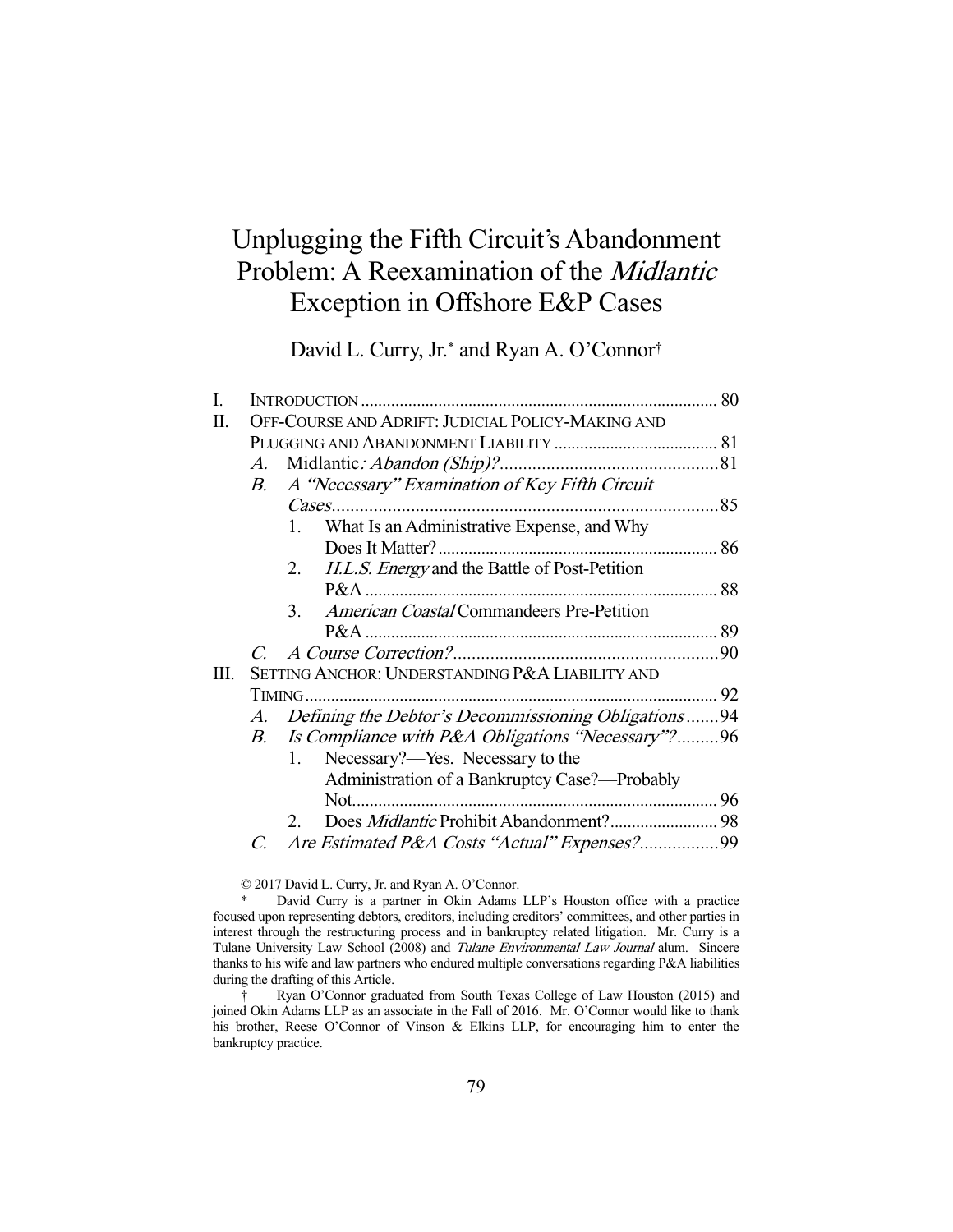#### I. INTRODUCTION

 Beginning in spring 2014, oil prices began a prolonged, significant drop from over \$100 per barrel to below \$30 per barrel in January 2016. Since May 2015, oil has remained below \$60 per barrel. The impact on oil and gas companies—specifically offshore exploration and production (E&P) companies—has been devastating. From the beginning of 2015 through October 2016, more than 213 North American oil and gas companies filed for bankruptcy.<sup>1</sup> When an offshore E&P company fails, one of the most significant questions that must be answered is how the company's decommissioning or plugging and abandonment (P&A) obligations will be met. Such liabilities are significant—as of January 2017, the estimated net present value of P&A liabilities in the Gulf of Mexico alone exceeds \$23 billion. These liabilities also pose a significant financial risk to U.S. regulatory agencies who have obtained less than \$589 million in posted bonds to secure these claims.<sup>2</sup>

 This Article will examine how a judicially created public policy limitation to the abandonment powers provided under Bankruptcy Code § 554<sup>3</sup> espoused by the Supreme Court in *Midlantic National Bank v.* New Jersey Department of Environmental Protection<sup>4</sup> has deprived E&P debtors of the ability to control their own destinies in chapter 11 cases. Section 554(a) of the Bankruptcy Code provides that "[a]fter notice and

-

5 HENRY J. SOMMER & RICHARD LEVIN,COLLIER ON BANKRUPTCY 554.01 (16th ed. 2017).

<sup>1.</sup> See David Hunn, Woe in the Oilfield: 213 Companies Have Now Declared Bankruptcy, FUELFIX (Oct. 25, 2016), http://fuelfix.com/blog/2016/10/25/213-oil-companieshave-declared-bankruptcy-how-hard-it-is-to-be-an-oilfield-service-company/.

<sup>2.</sup> See Annie Gallay, Gulf of Mexico: Shelf Life, OIL & GAS INV. (Jan. 5, 2017), https://www.oilandgasinvestor.com/gulf-mexico-shelf-life-1456941#p=full.

 <sup>3.</sup> 

Section 554 of the Bankruptcy Code provides a mechanism by which the bankruptcy trustee may abandon property if it is not needed by the estate and its retention serves no purpose in effectuating the goals of the Bankruptcy Code. The section sets a standard for determining property that may be abandoned: Property may be abandoned if it is burdensome to the estate or of inconsequential value and benefit to the estate.

 <sup>4. 11</sup> U.S.C. § 554 (2010); Midlantic Nat'l Bank v. N.J. Dep't of Envtl. Prot., 474 U.S. 494 (1986).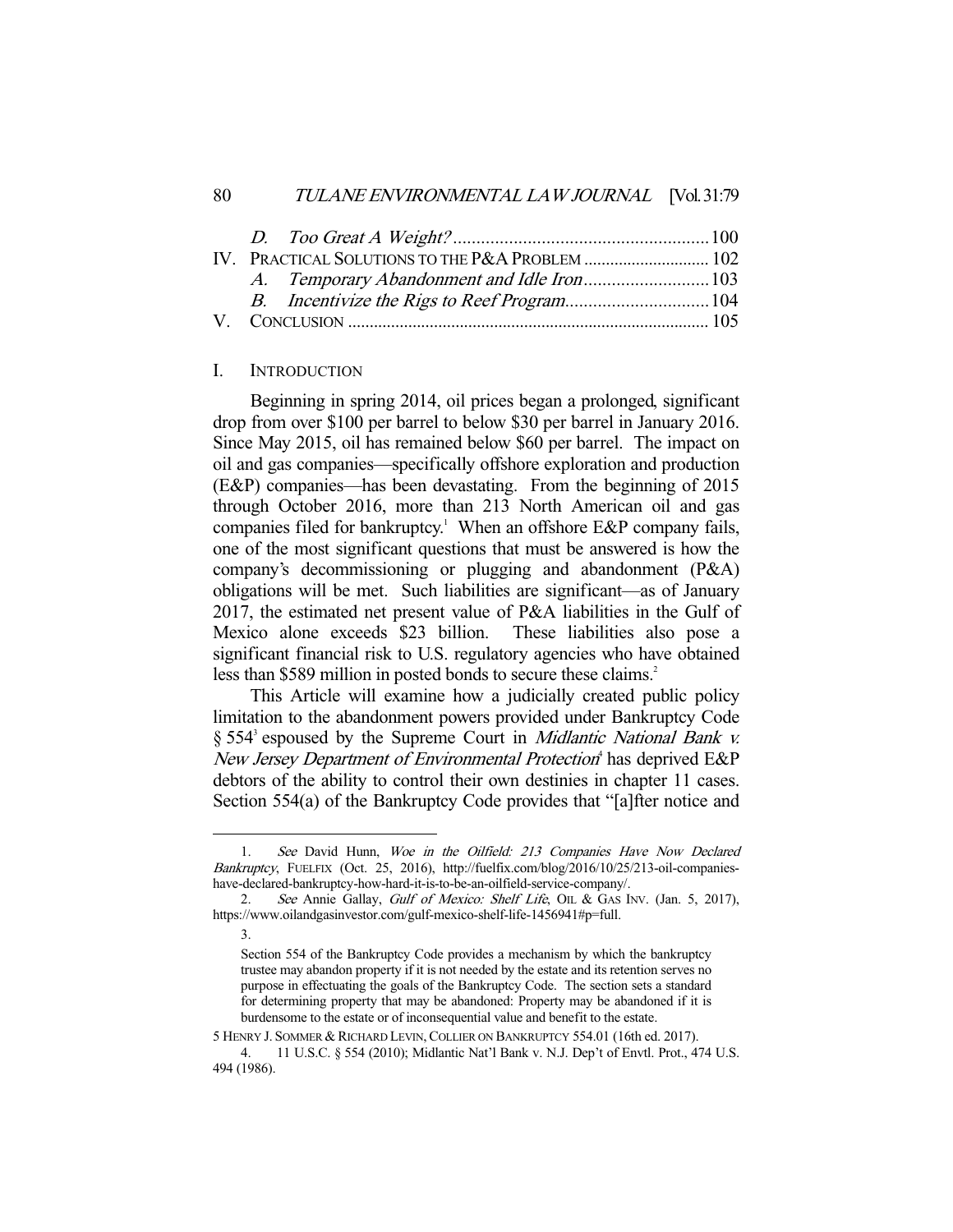hearing, the trustee may abandon any property of the estate that is burdensome to the estate or that is of inconsequential value and benefit to the estate."<sup>5</sup> Ultimately, the *Midlantic* Court held that a bankruptcy court did not have the power to authorize the abandonment of hazardous properties without formulating conditions that will adequately protect the public's health and safety.<sup>6</sup> This exception to the abandonment power vested in the trustee by § 554 is intended to be narrow. The question becomes: how did the narrow *Midlantic* exception become the lynchpin in a broad priority-shifting rule depriving offshore oil and gas debtors of the ability to control their own destinies in a chapter 11 case?

Part II examines the *Midlantic* opinion and subsequent cases that have misapplied the *Midlantic* holding to create an administrative expense priority classification for P&A liabilities. Part III examines the scope and nature of P&A liabilities and their proper treatment under the Bankruptcy Code. Part IV examines existing policies that, if properly enforced, could more adequately address the mounting P&A liabilities left unresolved by failing E&P companies. Part V concludes with a call to reconsider a series of judicially created public policy exceptions to the Bankruptcy Code's carefully constructed restructuring scheme.

II. OFF-COURSE AND ADRIFT: JUDICIAL POLICY-MAKING AND PLUGGING AND ABANDONMENT LIABILITY

The ripple effect of *Midlantic*, a case involving real property situated on the Atlantic Coast, has been felt by offshore E&P debtors with wells and platforms throughout the Gulf of Mexico. Although the Midlantic Court framed its decision as creating a "narrow" exception to a trustee's abandonment powers under Bankruptcy Code § 554, the Fifth Circuit has applied the Midlantic exception broadly, which has resulted in a judicially created priority class of environmental claims in E&P cases. In offshore E&P cases where such claims can exceed tens of millions of dollars, the creation of this priority class of claims poses a significant threat to the administration of offshore E&P chapter 11 cases.

## A. Midlantic: Abandon (Ship)?

 The ideological bedrock supporting the treatment of P&A liability as an administrative expense is found in the Supreme Court's decision in Midlantic. The holding set forth therein, though purportedly narrow, has

 <sup>5. 11</sup> U.S.C. § 554(a).

 <sup>6.</sup> Midlantic, 474 U.S. at 507.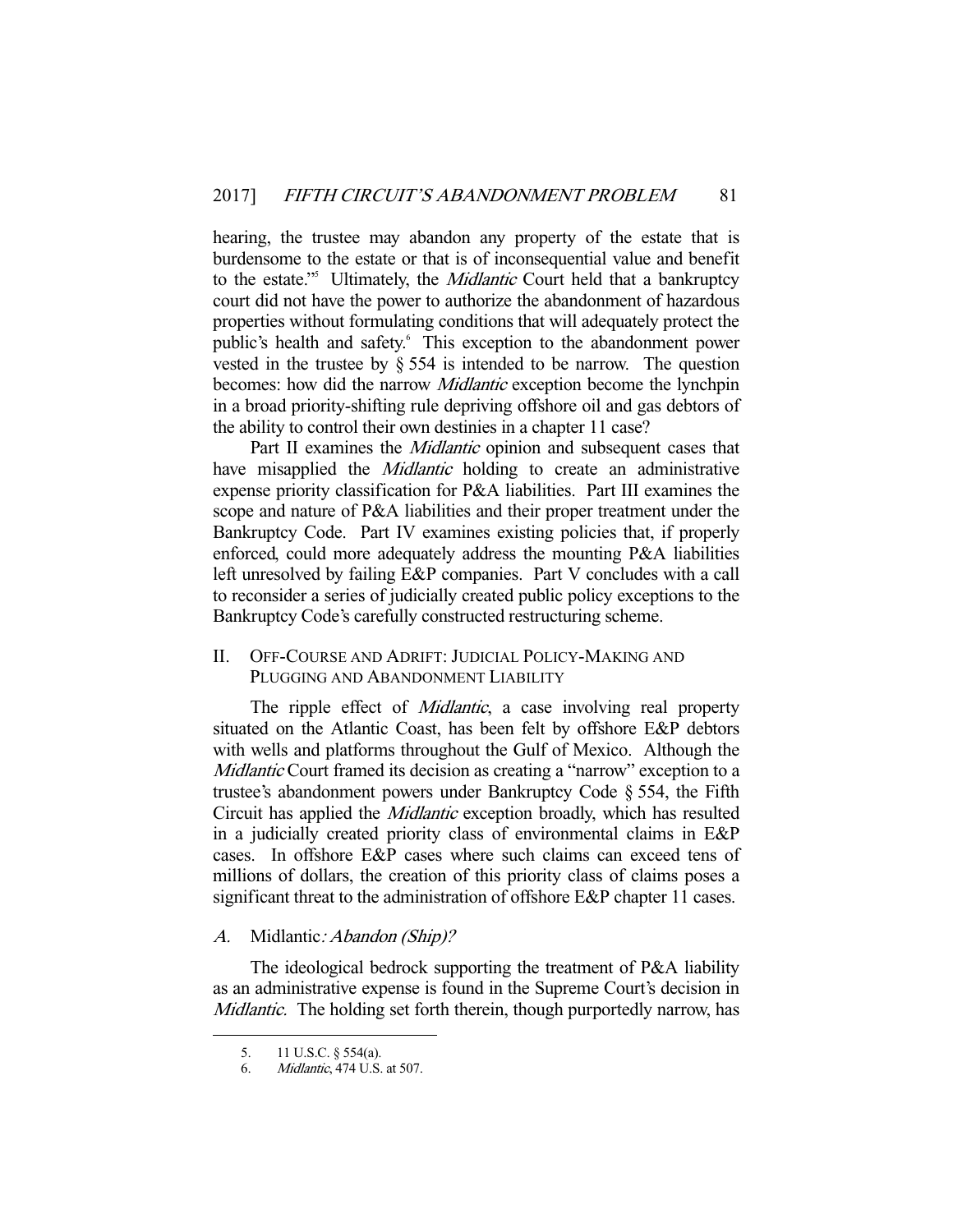had a broad impact in shaping the treatment of P&A obligations in offshore E&P bankruptcies. Because the Midlantic opinion weighs heavily on this analysis, an in-depth review of the opinion is warranted.

 In Midlantic, the debtor was in the business of processing waste oil at facilities in New York and New Jersey and operated a facility in New Jersey pursuant to a permit issued by the New Jersey Department of Environmental Protection (NJDEP).<sup>7</sup> When NJDEP discovered the debtor had accepted contaminated oil and was operating in violation of its permit, NJDEP ordered the debtor to cease operations while the parties negotiated a cleanup of the contaminated site.<sup>8</sup> During the negotiation process, the debtor filed a chapter 11 petition for reorganization.<sup>9</sup> The next day, NJDEP issued an administrative order requiring the debtor to decontaminate the site.<sup>10</sup>

 During the bankruptcy proceeding, an investigation into the debtor's New York facility found that the debtor had also accepted and stored contaminated oil in that location, and that the contaminants were leaking from the storage containers.<sup>11</sup> Meanwhile, the debtor's chapter 11 case was converted to a chapter 7 proceeding and a trustee was duly appointed.<sup>12</sup> In evaluating the debtor's assets, the chapter  $7$  trustee determined that the mortgages exceeded the property's total value and any cost to remediate the environmental contamination would be a net burden to the debtor's estate.<sup>13</sup> As a result, when efforts to market and

<sup>7.</sup> *Id.* at 496-97.

 <sup>8.</sup> Id. at 497.

<sup>9.</sup> *Id.*<br>10. *Id.* 

<sup>10.</sup>  $Id.$ <br>11.  $Id.$ 

 $11.$ 

<sup>12.</sup> *Id.* Chapter 11 of the Bankruptcy Code provides an opportunity for a debtor to reorganize its business or financial affairs or to engage in an orderly liquidation of its property either as a going concern or otherwise. 7 HENRY J. SOMMER & RICHARD LEVIN, COLLIER ON BANKRUPTCY 1100.01 (16th ed. 2017). Chapter 7, colloquially known as "straight bankruptcy," is the "operative" chapter of the Bankruptcy Code that normally governs liquidation of a debtor. Liquidation is a form of relief afforded by the bankruptcy laws that involves the collection, liquidation, and distribution of the nonexempt property of the debtor and culminates, if the debtor is an individual, in the discharge of the liquidation debtor. 6 HENRY J. SOMMER & RICHARD LEVIN,COLLIER ON BANKRUPTCY 700.01 (16th ed. 2017). Fundamentally, the primary distinction between chapter 11 and chapter 7 is that, under chapter 11, the debtor remains in control of its assets as a "debtor-in-possession," whereas in chapter 7 cases, the liquidation is administered by a court appointed fiduciary, the chapter 7 trustee.

 <sup>13.</sup> Midlantic, 474 U.S. at 497.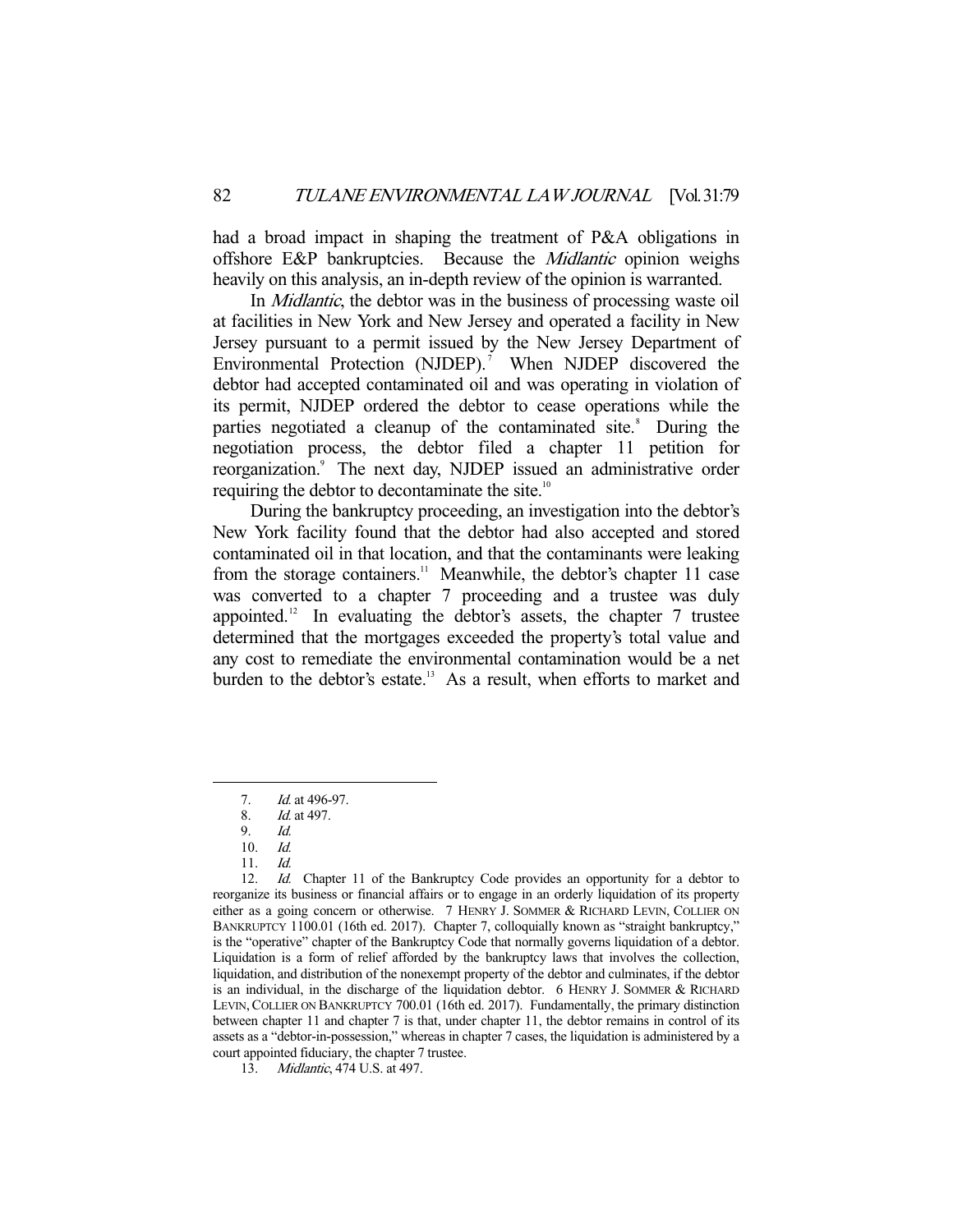sell the properties failed, the trustee moved to abandon $14$  both properties pursuant to  $\S$  554 of the Bankruptcy Code.<sup>15</sup>

 Both New York City and the State of New York (collectively, New York) objected to the chapter 7 trustee's proposed abandonment of the New York facility and offered a two-pronged public policy argument against abandonment: (1) abandonment would pose a threat to public health and safety, and (2) abandonment would violate state and federal law.<sup>16</sup> Specifically, New York pointed to 28 U.S.C. § 959(b)'s requirement that a trustee manage and operate the property of the estate in accordance with applicable state law.<sup>17</sup> The bankruptcy court rejected these arguments and approved the abandonment, observing that the government would be in a better position, relative to the trustee or creditors, to protect public health and safety.18

 After successfully abandoning the New York facility, the trustee sought an order approving abandonment of the New Jersey facility.<sup>19</sup> Again, the abandonment was approved by the bankruptcy court over the objection of NJDEP, which appealed directly to the Third Circuit Court of Appeals. $^{20}$ 

 On appeal, the Third Circuit reversed the bankruptcy court's decision, declaring that Congress intended certain state laws and equitable interests that protect the public interest to prevail over a trustee's abandonment power.<sup>21</sup> The chapter  $7$  trustee next appealed to the United States Supreme Court. Upon granting certiorari, the Supreme Court faced a narrow issue: does  $\S 554(a)$  of the Bankruptcy Code authorize a trustee in bankruptcy to abandon property in the face of state laws designed to protect public health and safety?<sup>22</sup> In a 5-4 decision, the Supreme Court held that it does not.<sup>23</sup>

 Arguing against the holding of the Third Circuit, the trustee reasoned that if Congress had intended to limit a trustee's abandonment power, such limitations should be expressly stated in the Bankruptcy

 <sup>14. &</sup>quot;Abandonment is the release from the debtor's estate of property previously included in the estate." *Id.* at 508 (Rehnquist, W., dissenting).

<sup>15.</sup> *Id.* at 497 (majority opinion).

 <sup>16.</sup> Id. at 498.

 $17$   $Id$ 

 <sup>18.</sup> Id.

 <sup>19.</sup> Id.

<sup>20.</sup> *Id.* at 498-99.

<sup>21.</sup> *Id.* at 499.

<sup>22.</sup> *Id.* at 496.

<sup>23.</sup> *Id.* at 504.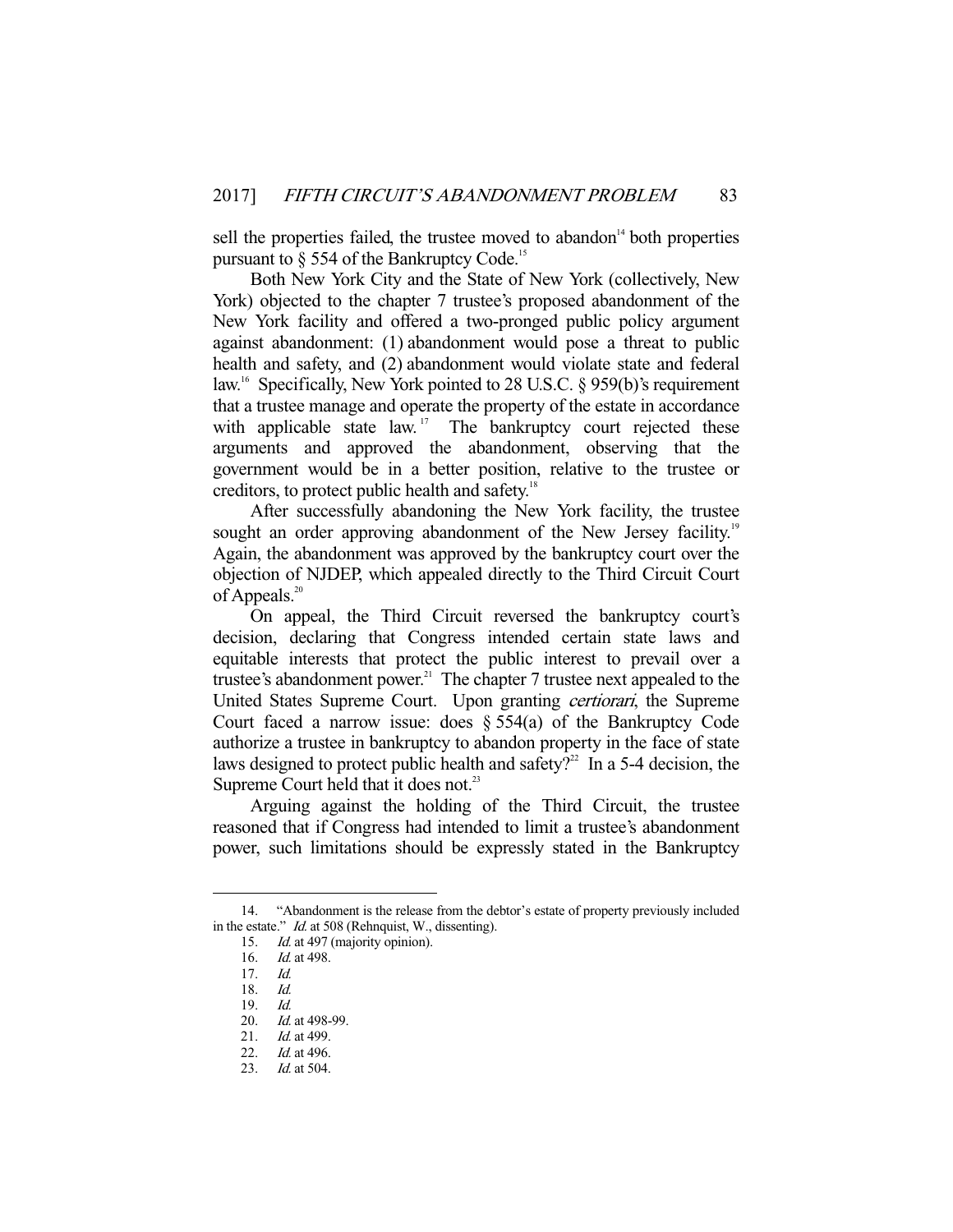Code.<sup>24</sup> Indeed, the trustee pointed out that Congress had provided certain express exceptions and limitations to various other powers granted to trustees under the Bankruptcy Code.<sup>25</sup> Given that Congress had provided such explicit limitations elsewhere, the trustee argued, no similar exception or limitation should be read into  $\S 554$ <sup>26</sup>. The Court disregarded this contention, distinguishing what it called "firmly established" exceptions to abandonment under § 554 from other provisions of the Bankruptcy Code.<sup>27</sup>

 Writing for the majority, Justice Powell crafted a public policy exception to one of the most significant express powers granted to trustees and debtors-in-possession under the Bankruptcy Code. The Court held that a trustee may not abandon property in contravention of a state statute or regulation that is reasonably designed to protect the public health or safety from identified hazards.<sup>28</sup> The Court explained that when Congress enacted § 554 of the Bankruptcy Code, there were established restrictions on a trustee's abandonment power; therefore, the restrictions were "presumably included" in  $\S$  554, although not explicitly stated.<sup>29</sup>

 The Court found additional support for its holding in 28 U.S.C. § 959(b), which mandates that a trustee manage and operate the debtor's property in accordance with state laws.<sup>30</sup> Because § 959(b) requires that trustees adhere to state laws, the Court reasoned that Congress could not have intended for the Bankruptcy Code to preempt all state laws constraining a trustee's abandonment powers.<sup>31</sup>

 Finally, the Court turned its attention to Congress' environmental concerns, noting the "goal of protecting the environment against toxic pollution." 32 Given the congressional emphasis on protecting the environment and the public from imminent and substantial endangerment, the Court was not convinced that Congress would be willing to permit a trustee to abandon hazardous properties.<sup>33</sup>

 Ultimately, the Midlantic Court held that the bankruptcy court did not have the power to authorize the abandonment of hazardous properties

<sup>24.</sup> *Id.* at 504.

 <sup>25.</sup> Id. at 502

 <sup>26.</sup> Id. at 504.

 <sup>27.</sup> Id.

<sup>28.</sup> *Id.* at 506-07.

<sup>29.</sup> *Id.* at 501.

 <sup>30.</sup> Id. at 505.

<sup>31.</sup> *Id.*<br>32. *Id.* 

 $32.33.$ 

Id. at 506-07.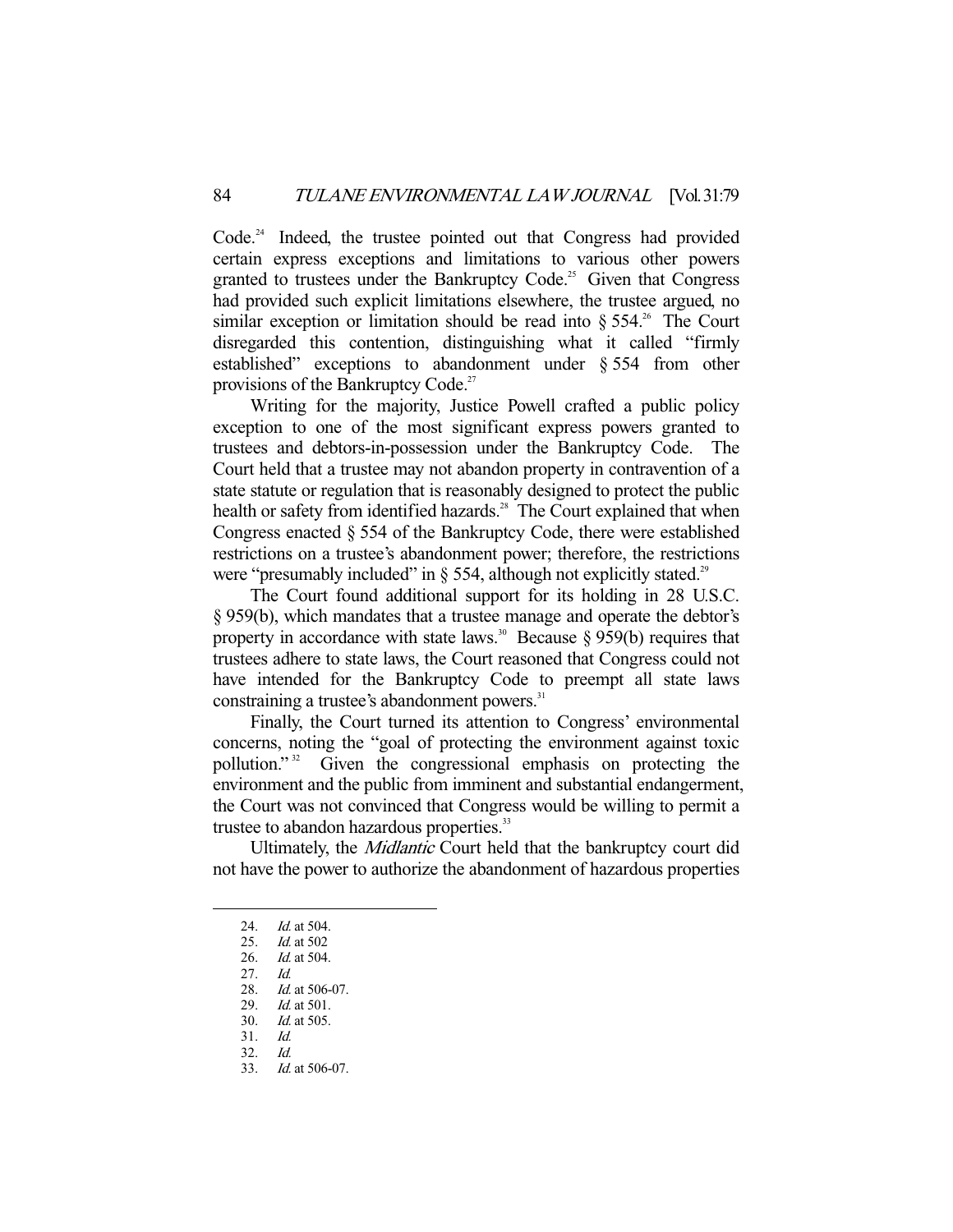without formulating conditions that will adequately protect the public's health and safety.<sup>34</sup> Importantly, the Court left open the question of whether certain state laws imposing conditions on abandonment may be so onerous as to interfere with the bankruptcy adjudication itself.<sup>35</sup>

 Notwithstanding the resulting broad ramifications, the Midlantic Court intended this exception to a trustee's abandonment powers to be narrowly applied. The Court provided the following admonition to lower courts applying the Midlantic exception:

This exception to the abandonment power vested in the trustee by  $\S$  554 is a narrow one. It does not encompass a speculative or indeterminate future violation of such laws that may stem from abandonment. The abandonment power is not to be fettered by laws or regulations not reasonably calculated to protect the public health or safety from imminent and identifiable harm. $36$ 

Despite this admonition to apply the *Midlantic* exception narrowly, this judicially crafted public policy rule has served as the basis for another judicially crafted deviation from the Bankruptcy Code—the per se treatment of P&A liabilities as post-petition administrative priority expenses.<sup>37</sup> While the treatment of P&A liabilities as post-petition administrative expenses is appropriate under Midlantic in certain very limited circumstances, a *per se* rule granting administrative expense priority or prohibiting the abandonment of oil and gas producing properties by a trustee or debtor-in-possession constitutes a misapplication of the *Midlantic* exception.

## B. A "Necessary" Examination of Key Fifth Circuit Cases

The question becomes: how did the narrow *Midlantic* exception become the lynchpin in a broad priority-shifting rule depriving offshore oil and gas debtors of the ability to control their own destiny in a chapter 11 case? As we will examine, that particular odyssey begins with the determination that certain claims for reimbursement of expenses related to plugging and abandonment activities performed on behalf of a debtor

 <sup>34.</sup> Id. at 507.

 <sup>35.</sup> Id.

 <sup>36.</sup> Id. at n.9. Further, in his dissent, Justice Rehnquist quipped that the limitation was a nice surprise that somewhat limited his disagreement with the majority. Id. at 507 (Rehnquist, W., dissenting).

 <sup>37.</sup> See, e.g., In re Am. Coastal Energy, Inc., 399 B.R. 805, 812, 816-17 (Bankr. S.D. Tex. 2009); In re ATP Oil & Gas Corp., 2014 WL 1047818, at \*7-8 (Bankr. S.D. Tex. Mar. 18, 2014).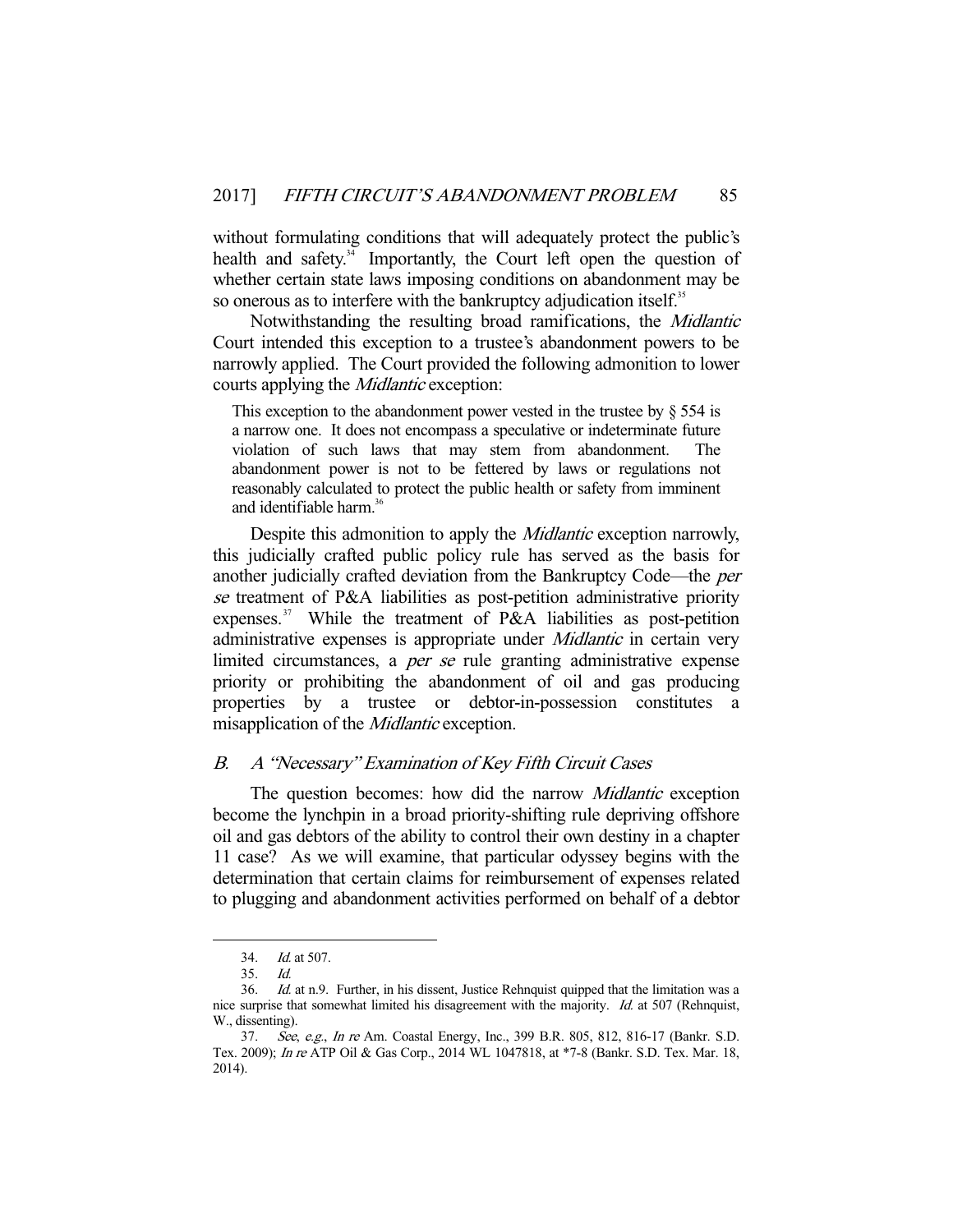were entitled to priority payment ahead of other creditors under § 503 of the Bankruptcy Code. From this relatively benign determination, bankruptcy courts and practitioners have wrongfully divined a rule that grants immense determinative powers over a debtor to government agencies charged with enforcing statutory P&A obligations and, potentially, any other party that may be jointly liable for such obligations.

# 1. What Is an Administrative Expense, and Why Does It Matter?

 Section 503 of the Bankruptcy Code provides that "the actual, necessary costs and expenses of preserving the estate" are to be characterized as administrative expenses, and § 507 provides that these administrative expenses are entitled to priority payment.<sup>38</sup> Under  $\S$  1129, a chapter 11 plan may only be confirmed if the plan provides for the payment in full of administrative expense claims on the date the plan becomes effective, except to the extent that a claimant agrees to accept different treatment.<sup>39</sup> As such, creditors holding large administrative expense claims often have the de facto power to block a debtor's proposed plan of reorganization. This *de facto* veto is especially powerful in E&P cases where a debtor is in some capacity liable for postpetition P&A work that can often cost tens, if not hundreds, of millions of dollars.

 Given this tremendous leverage afforded to the holder of such a large administrative expense claim, the decision to afford P&A claims administrative priority is substantial. Typically, to be entitled to an administrative priority claim, a claimant must show that its claim arises from (1) a necessary cost or expense; (2) that has actually been incurred; (3) by or on behalf of the debtor.<sup>40</sup> In early cases examining the treatment of P&A expenses under the Bankruptcy Code, courts allowed administrative expense priority for amounts *actually* expended by nondebtors to perform P&A activities on behalf of a debtor.<sup>41</sup> However, the progeny of case law discussed herein has led to the common practice whereby potential P&A claimants, and in particular the United States government, file claims in a debtor's bankruptcy case and then seek allowance of such claims as administrative expenses—regardless of whether such claims are contingent in nature or have not yet been

 <sup>38. 11</sup> U.S.C. §§ 503, 507 (2012).

 <sup>39.</sup> Id. § 1129(a)(9).

 <sup>40.</sup> Id.

<sup>41.</sup> See, e.g., Texas v. Lowe (In re H.L.S. Energy Co.), 151 F.3d 434 (5th Cir. 1998); In re Am. Coastal Energy, Inc., 399 B.R. 805.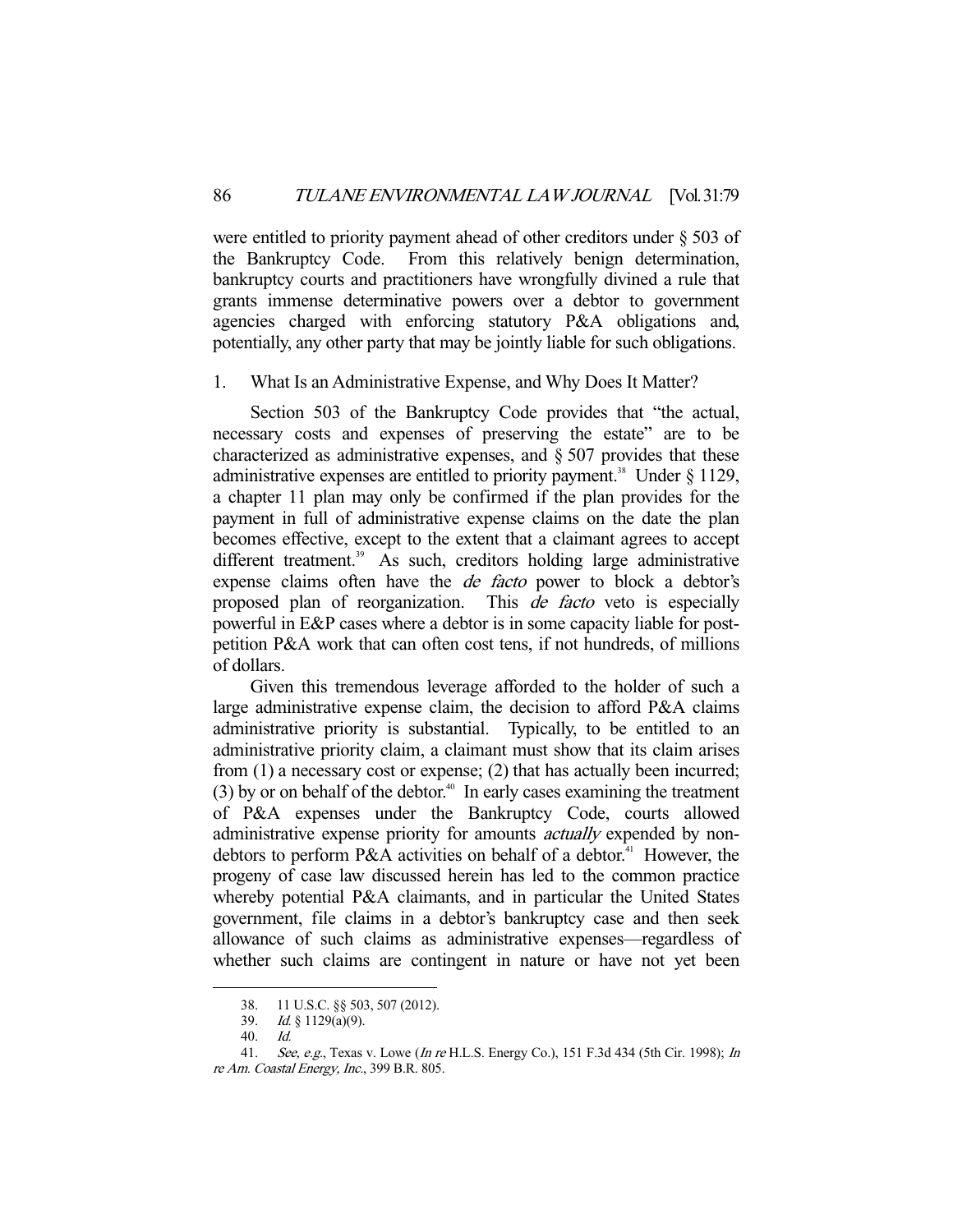liquidated.<sup>42</sup> Given the size of these potential claims, the mere possibility that such claims could be treated as administrative expenses—even though, under the elements set forth above, contingent and unliquidated claims should not be considered "actual" or "necessary" costs or expenses—can threaten a debtor's ability to fashion a plan for the benefit of all creditors.

 Moreover, given the development of case law in the Fifth Circuit, such preferential treatment is not a mere possibility but is perhaps a certainty. Indeed, post-Midlantic, the Fifth Circuit has found that state or federal law requires a debtor to complete P&A work related to oil and gas properties during the pendency of a bankruptcy case and has implicitly adopted a rule prohibiting abandonment of properties burdened by outstanding P&A liabilities.<sup>43</sup> Under such a determination, the costs to satisfy such obligations (including those that remain contingent or unliquidated) are entitled to administrative priority treatment under the Bankruptcy Code. Two cases form the foundation for this outcome. In *Texas v. Lowe (In re H.L.S. Energy Co.)*, the Fifth Circuit Court of Appeals held that the costs incurred by a state regulatory agency to satisfy a debtor's P&A obligations arising post-petition were actual and necessary costs of managing a debtor's estate and were entitled to administrative priority.<sup>44</sup> In *In re American Coastal Energy*, Inc., the Bankruptcy Court for the Southern District of Texas took H.L.S. Energy a step further and held that post-petition expenditures satisfying pre-petition P&A obligations are also entitled to administrative priority status.<sup>45</sup> These decisions developed the concept—completely without support from the Bankruptcy Code—that all P&A obligations that are not satisfied by a debtor's petition filing date, whether contingent or unliquidated and whether the debtor is the primary obligor or not, are to be treated as administrative expense claims and must be paid in full before the debtor can emerge from bankruptcy.

<sup>42.</sup> See, e.g., Proof of Claim No. 102, *In re* Black Elk Energy Offshore Operations, LLC, No. 15-34287 (Bankr. S.D. Tex. 2017); Proof of Claim No. 56, In re Bennu Oil & Gas, LLC, No. 16-35930 (Bankr. S.D. Tex. 2017); Proof of Claim No. 45, In re Bennu Oil & Gas, LLC, No. 16- 35930 (Bankr. S.D. Tex. 2017).

<sup>43.</sup> *In re H.L.S. Energy Co.*, 151 F.3d at 438.<br>44. *Id.* at 439.

Id. at 439.

 <sup>45.</sup> In re Am. Coastal Energy, Inc., 399 B.R. at 816-17.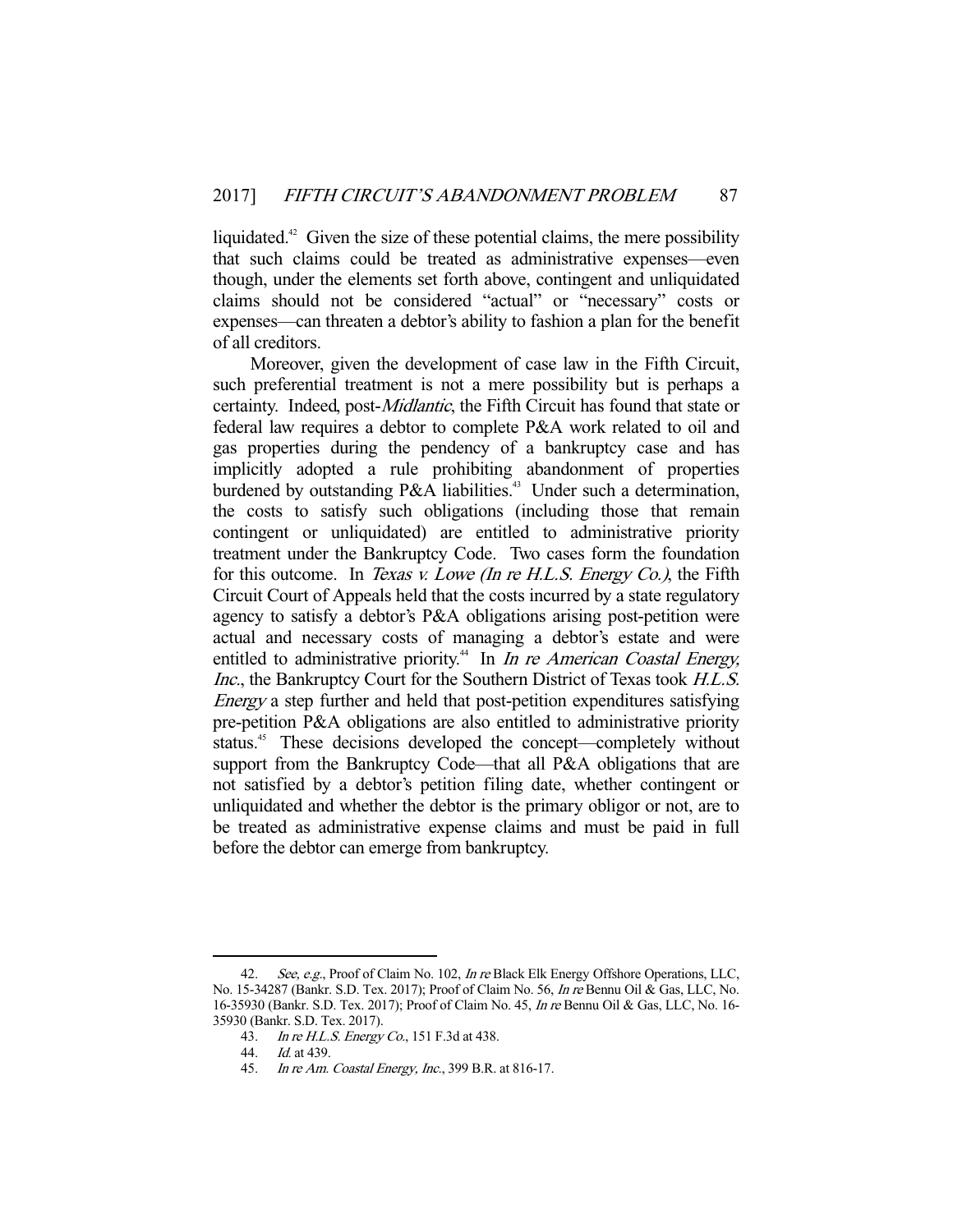#### 2. H.L.S. Energy and the Battle of Post-Petition P&A

In *H.L.S. Energy*, the issue before the Fifth Circuit was "the [determination of the] priority to be afforded a state's claim on the bankruptcy estate, for costs incurred by the state in satisfaction of the estate's post-petition environmental obligations." 46 The facts and procedural history of the case are significant.

 When H.L.S. Energy Co., Inc. filed its petition for reorganization under chapter 11 of the Bankruptcy Code, it entered into bankruptcy holding a number of inactive wells for which P&A work had not commenced.<sup>47</sup> After selling off its viable assets, the debtor's case was converted to a chapter 7 liquidation.<sup>48</sup> Prior to the conversion, the State of Texas brought an enforcement action seeking to require H.L.S. Energy to commence P&A activities pursuant to title 16, section 3.9 of the Texas Administrative Code, which requires that P&A operations on each dry or inactive well be commenced within a period of one year after drilling or operations cease. 49 Importantly, while the wells at issue ceased production at various times before and after the petition date, none had been inactive for more than a year prior to the filing of the bankruptcy case.<sup>50</sup> After negotiations with the chapter 11 trustee, the State agreed to plug the wells and charge the cost against the bankruptcy estate.<sup>51</sup> The State expended \$41,808, for which it asserted an administrative expense claim.<sup>52</sup> After the case converted to chapter 7 liquidation, the chapter 7 trustee challenged the priority of the State's claim, arguing that P&A work provided no benefit to the debtor's estate.<sup>53</sup> The bankruptcy court found, and the district court agreed, that the State's claim should be entitled to priority treatment as an administrative expense.<sup>54</sup>

 Applying the broad interpretation of actual, necessary costs espoused by the United States Supreme Court in Reading Co. v. Brown, the Fifth Circuit affirmed the lower court's holding, which afforded priority status to the State's claim.<sup>55</sup> The court's determination that the debtor was under an existing requirement to complete P&A work and

<sup>46.</sup> In re H.L.S. Energy Co., 151 F.3d at 436 (emphasis added).

 <sup>47.</sup> Id. 48. Id.

<sup>49.</sup> *Id.*; 16 TEX. ADMIN. CODE § 3.9 (2017).

<sup>50.</sup> In re H.L.S. Energy Co., 151 F.3d at 436.

 <sup>51.</sup> Id.

 <sup>52.</sup> Id.

 <sup>53.</sup> Id.

<sup>54.</sup> *Id.*<br>55. *Id.* 

Id. at 439; see Reading Co. v. Brown, 391 U.S. 471, 485 (1968).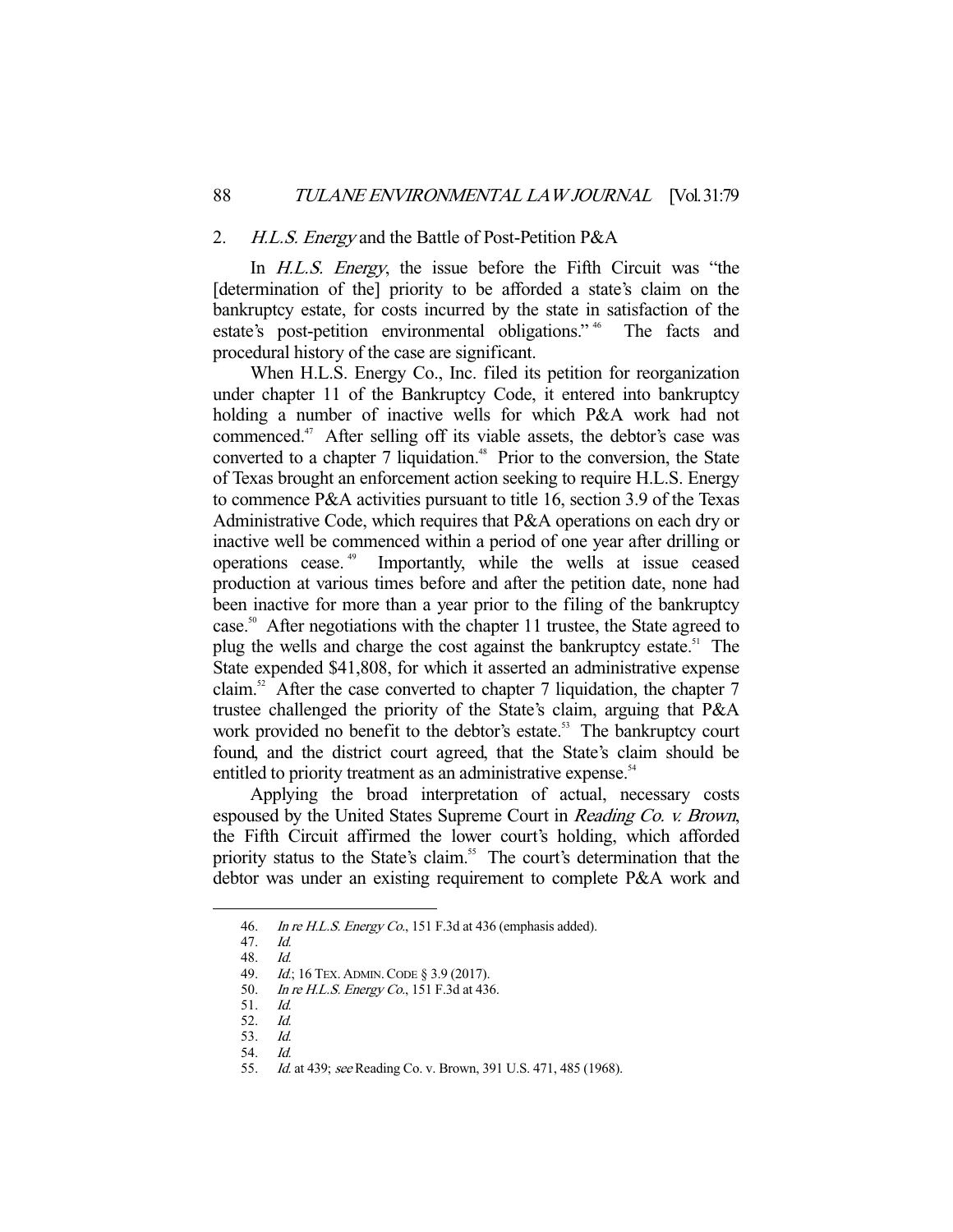that its continuing failure to do so was actively resulting in a reduction of available assets was critical to the holding.<sup>56</sup> The court reasoned:

Under federal law, bankruptcy trustees must comply with state law. Furthermore, a bankruptcy trustee may not abandon property in contravention of a state law reasonably designed to protect public health or safety. And there is no question that under Texas law, the owner of an operating interest is required to plug wells that have remained unproductive for a year. Furthermore, because the wells became inactive post-petition or after a year prior to the petition, the plugging obligations on these wells accrued post-petition. Thus, a combination of Texas and federal law placed on the trustee an inescapable obligation to plug the unproductive wells, an obligation that arose during the chapter 11 proceedings.

 The fulfillment of this, the estate's obligation, can only be seen as a benefit to the estate. In this sense, the state's action resembles the sort of "salvage" work that lies at the heart of the administrative expense priority. No one would challenge the expense of shoring up the sagging roof on a bankrupt's warehouse, for example, where carpentry was needed to prevent further damage to the structure or liability from injury to passers-by. The laws of Texas compelled action in this case just as surely as would the laws of physics in that one. The unplugged unproductive wells operated as a legal liability on the estate, a liability capable of generating losses in the nature of substantial fines every day the wells remained unplugged.<sup>57</sup>

As such, the H.L.S. Energy court held, "because we conclude that the cost of plugging the wells in accordance with Texas law was an 'actual and necessary cost' of managing the estate, we agree that such cost must be afforded priority as an administrative expense."<sup>58</sup>

## 3. American Coastal Commandeers Pre-Petition P&A

 Curiously, H.L.S. Energy left open the question of whether the cost of performing P&A work for liabilities arising pre-petition is likewise entitled to administrative priority status. This question was addressed by the Bankruptcy Court for the Southern District of Texas in American Coastal, wherein the Bankruptcy Court expanded upon the H.L.S. Energy holding and found that costs incurred post-petition to satisfy outstanding P&A obligations are entitled to administrative priority even if such P&A obligations arose pre-petition.<sup>59</sup> Like the debtor in  $H.L.S.$ Energy, the debtor in American Coastal entered bankruptcy holding a

 <sup>56.</sup> In re H.L.S. Energy Co., 151 F.3d at 438.

<sup>57.</sup> *Id.* (citations omitted).<br>58. *Id.* at 439.

*Id.* at 439.

<sup>59.</sup> In re Am. Coastal Energy, Inc., 399 B.R. 805, 816 (Bankr. S.D. Tex. 2009).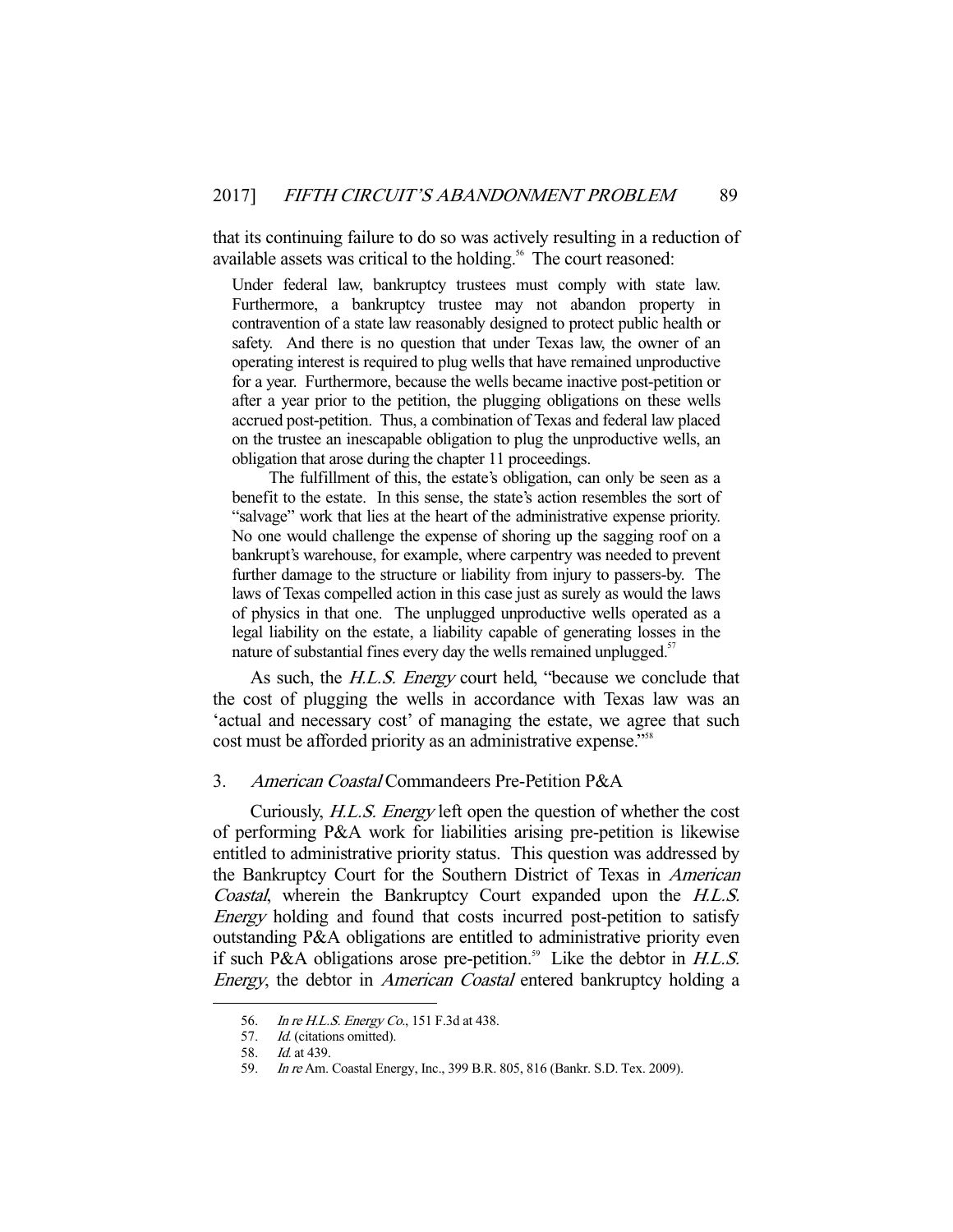number of inactive wells.<sup>60</sup> Unlike  $H.L.S.$  Energy, however, the wells at issue in American Coastal had been idle for more than a year prior to the petition date.<sup>61</sup> Immediately following the petition date, the Texas Railroad Commission expended \$496,952.35 to decommission the debtor's wells.<sup>62</sup> Of that amount, the debtor paid \$75,000.00 under a settlement and listed the remaining \$421,952.35 as a general unsecured claim in the plan—i.e., not an administrative expense. $63$  The State objected, arguing that it was entitled to payment as an administrative expense claimant.<sup>64</sup>

Like the Fifth Circuit in *H.L.S. Energy*, the Bankruptcy Court in American Coastal resolved the priority dispute by focusing upon the determination that the debtor was under an enforceable obligation to complete the P&A work. $65$  The court stated:

Under § 959 and *Midlantic*, the debtor's obligation to plug the wells in accordance with Texas law is a continuing post-petition obligation. [Accordingly, the debtor's] continuing post-petition duty to conform with Texas law renders expenditures necessary to conform with that law actual and necessary costs of preserving the estate entitled to  $\S 503(b)(1)(A)$ administrative priority.<sup>66</sup>

Thus, the court held that the "the Commission's expense clearly benefited [the debtor's estate] by expending funds that fulfilled [the debtor's] continuing plugging obligations and precluded the accrual of monetary fines."<sup>67</sup>

## C. A Course Correction?

The impact of H.L.S. Energy and American Coastal has been significant. The broad application of the *Midlantic* exception in these cases essentially granted a relatively small number of creditors in E&P bankruptcy cases an inordinate amount of leverage over plan construction and confirmation. While the Fifth Circuit cited Midlantic as support for its holding in *H.L.S. Energy*, the court misapplied the Midlantic exception. Indeed, the Fifth Circuit significantly overstated the

 <sup>60.</sup> Id. at 807.

 $61$   $Id$ 

 <sup>62.</sup> Id.

 <sup>63.</sup> Id. at 808.

 <sup>64.</sup> Id.

 <sup>65.</sup> Id. at 811.

 <sup>66.</sup> Id. at 811-12.

 <sup>67.</sup> Id. at 816.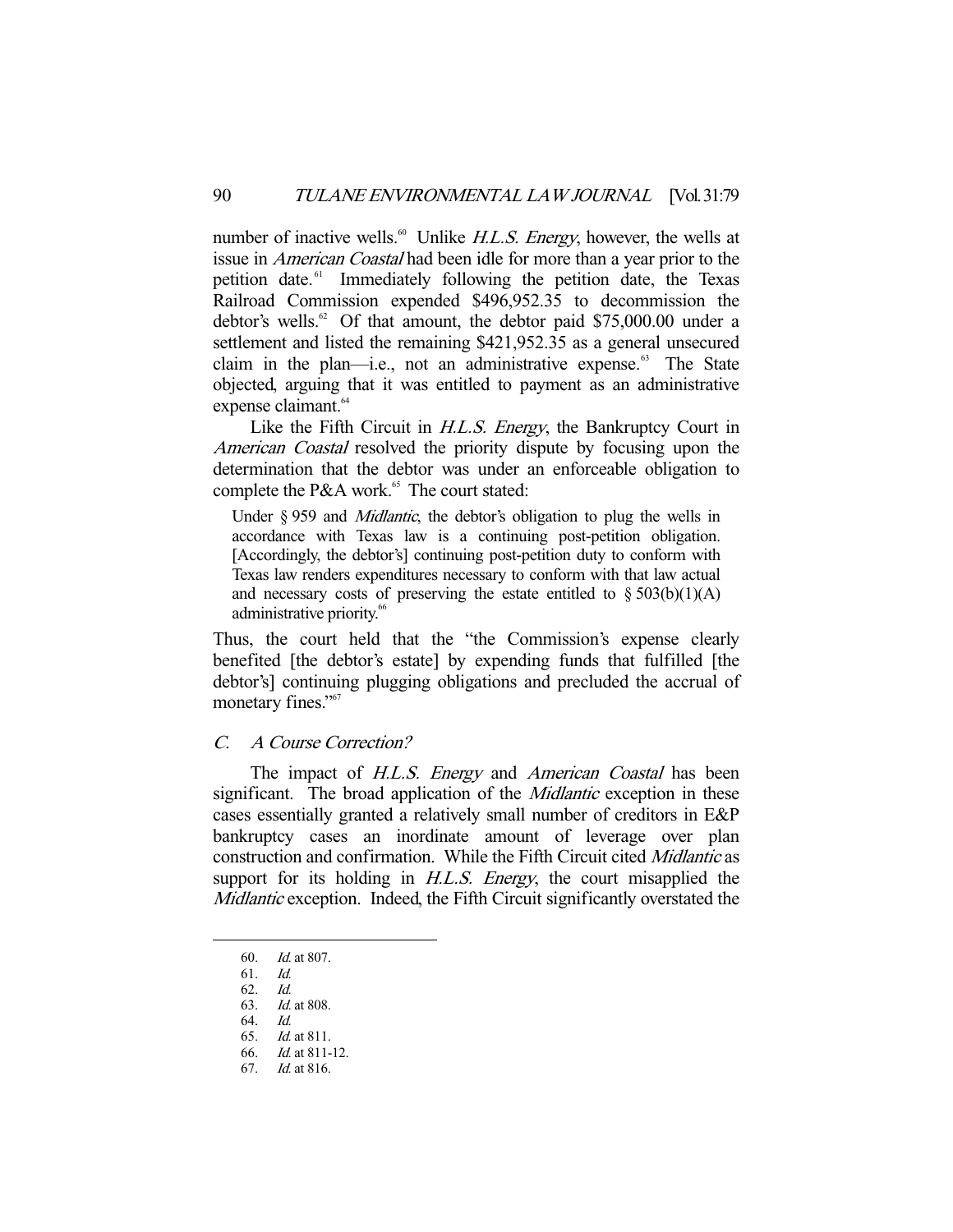Midlantic exception, stating that abandonment is prohibited if such abandonment would contravene any state law reasonably designed to protect public health or safety generally—not from an imminent and identifiable harm. $68$  Further, in reaching its conclusion in H.L.S. Energy, the Fifth Circuit failed to consider whether its application of Texas law imposed conditions on abandonment that are so onerous that they interfere with the bankruptcy adjudication itself.

 At least one court in the Fifth Circuit appears to have noticed this significant omission in the application of *Midlantic* espoused by the H.L.S. Energy and American Coastal courts. In In re Howard, the Bankruptcy Court for the Southern District of Mississippi examined a trustee's abandonment power vis-a-vis Midlantic and noted that the majority of courts to consider the issue have relied upon footnote nine to limit Midlantic's restrictions.<sup>69</sup> In *In re Howard*, the Bankruptcy Court cited to several cases from other circuits that emphasized the limited nature of the *Midlantic* exception:<sup>70</sup>

The majority of Courts that have interpreted footnote nine (9) in *Midlantic* have held that the "narrow" exception to a trustee's abandonment power only applies in situations where an imminent and identified harm to the public health and safety exists. See N.M. Env't Dep't v. Foulston (In re L.F. Jennings), 4 F.3d 887, 890 (10th Cir. 1993) ("[B]efore abandonment of a property can violate *Midlantic* the property must represent an immediate and identifiable harm to public health or safety.") (citations omitted); Borden, Inc. v. Wells-Fargo Business Credit (In re Smith-Douglass, Inc.), 856 F.2d 12, 16 (4th Cir. 1988) ("[T]his narrow exception applies where there is a serious health risk, not where the hazards are speculative or may await appropriate action by an environmental agency."); Minn. Pollution Control Agency v. Gouveia (In re Globe Building Materials), 345 B.R. 619, 629 (Bankr. N.D. Ind. 2006) ("This Court also deems the Midlantic decision to stand solely for the proposition that a chapter 7 trustee may not abandon property from a bankruptcy estate under 11 U.S.C. § 554(a) without taking actions necessary to abate conditions which pose an 'imminent and identifiable harm' to 'the public health or safety'."); In re Guterl Special Steel Corp., 316 B.R. 843, 858-59 (Bankr. W.D. Pa. 2004) ("If there is no imminent threat to public health or safety, abandonment pursuant to § 554(a) may be permitted even though state laws or

 <sup>68.</sup> In re H.L.S. Energy Co., 151 F.3d 434, 438 (5th Cir. 1998).

 <sup>69.</sup> In re Howard, 533 B.R. 532, 545-46 (Bankr. S.D. Miss. 2015).

 <sup>70.</sup> Id.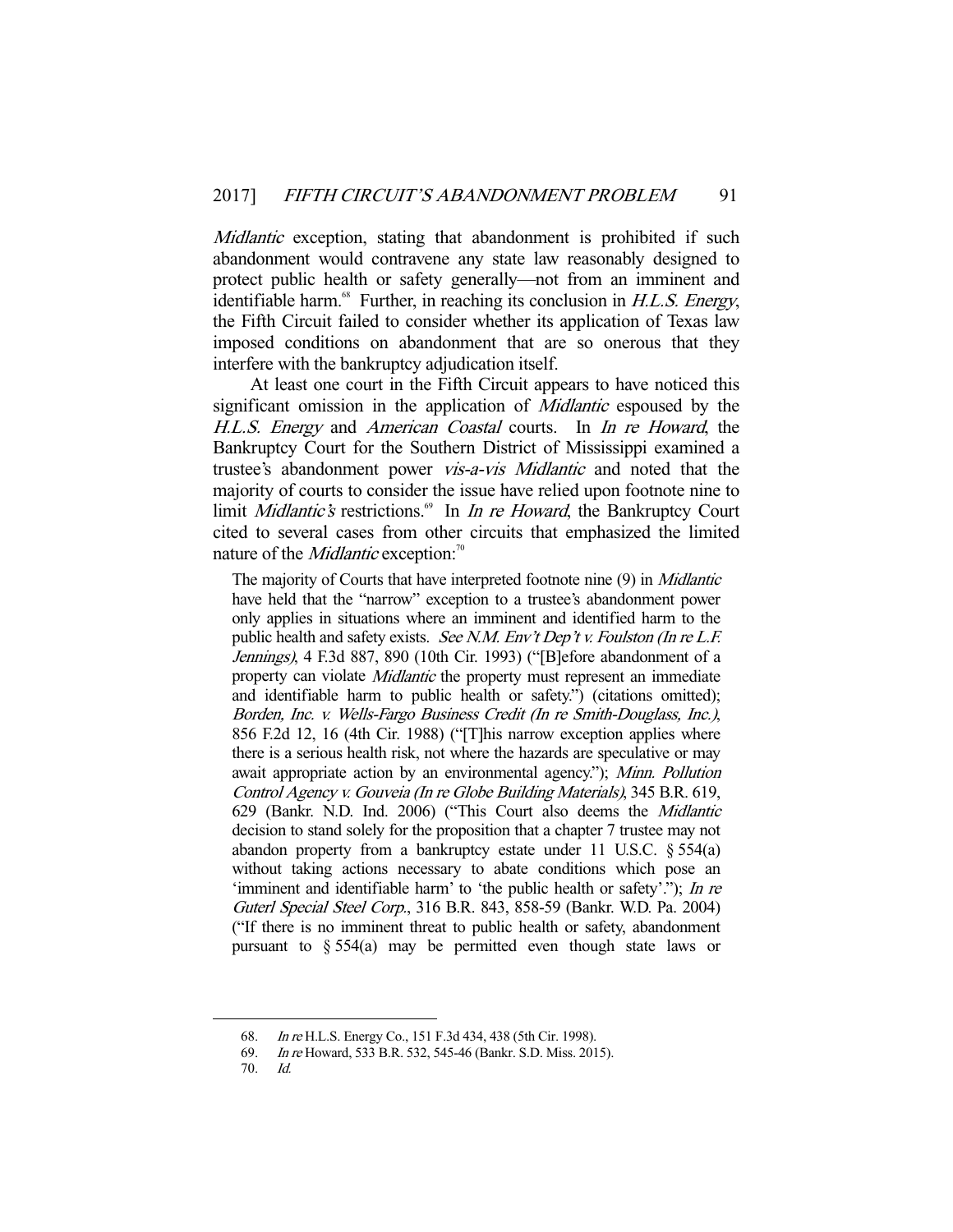regulations designed to protect public health or safety will be violated as a consequence."). $^7$ 

 The sheer length of this comprehensive citation makes a powerful point regarding the significance of *Midlantic*'s footnote nine and how the Supreme Court intended it to be interpreted by the district courts. Howard also indirectly calls into question H.L.S. Energy and its progeny such as *American Coastal*, which assume, without application of footnote nine's limiting element, that E&P debtors may not abandon properties subject to burdensome P&A liabilities.

The resultant fallout of this misapplication of *Midlantic* has been far reaching. *H.L.S. Energy* has been read to require a near *per se* rule prohibiting the abandonment of properties with outstanding P&A liabilities.<sup> $72$ </sup> Further, as a corollary to this prohibition against abandonment, bankruptcy courts have further found that P&A obligations—whether matured and owing, contingent, or unliquidated may be entitled to payment as administrative expenses in almost any circumstance. In essence, what was initially crafted as a narrow exception to the Bankruptcy Code's abandonment provisions has become a nearly insurmountable hurdle to confirmation of chapter 11 plans in offshore E&P cases.

Yet, while *Howard* makes clear that the foundation of *H.L.S.* Energy—i.e., the unexamined assumption that the trustee was prohibited from abandoning the subject properties—misinterprets the Midlantic exception, Howard does not address the appropriate priority to be granted P&A claims. Part III of this Article examines this question primarily in the offshore E&P context.

# III. SETTING ANCHOR: UNDERSTANDING P&A LIABILITY AND TIMING

 Generally speaking, the goal of bankruptcy law is to provide debtors a means of financial rehabilitation. For offshore E&P debtors with endof-life oil and gas properties, the swell of claims resulting from statutory P&A liability has placed a significant obstacle in the pursuit of plan confirmation. As discussed in Part II supra, in the Fifth Circuit this significant hurdle results from an apparent per se rule that end-of-life

 <sup>71.</sup> Id.

<sup>72.</sup> In re H.L.S. Energy Co., 151 F.3d 434; In re Am. Coastal Energy, Inc., 399 B.R. 805. But see In re ATP Oil & Gas Corp., No. 12-36187, 2013 Bankr. LEXIS 2608, at \*9 (Bankr. S.D. Tex. June 19, 2013) (wherein the Bankruptcy Court for the Southern District of Texas acknowledged that, when a debtor lacks sufficient funds to meet its P&A obligations, abandonment may actually further the environmental regulatory scheme).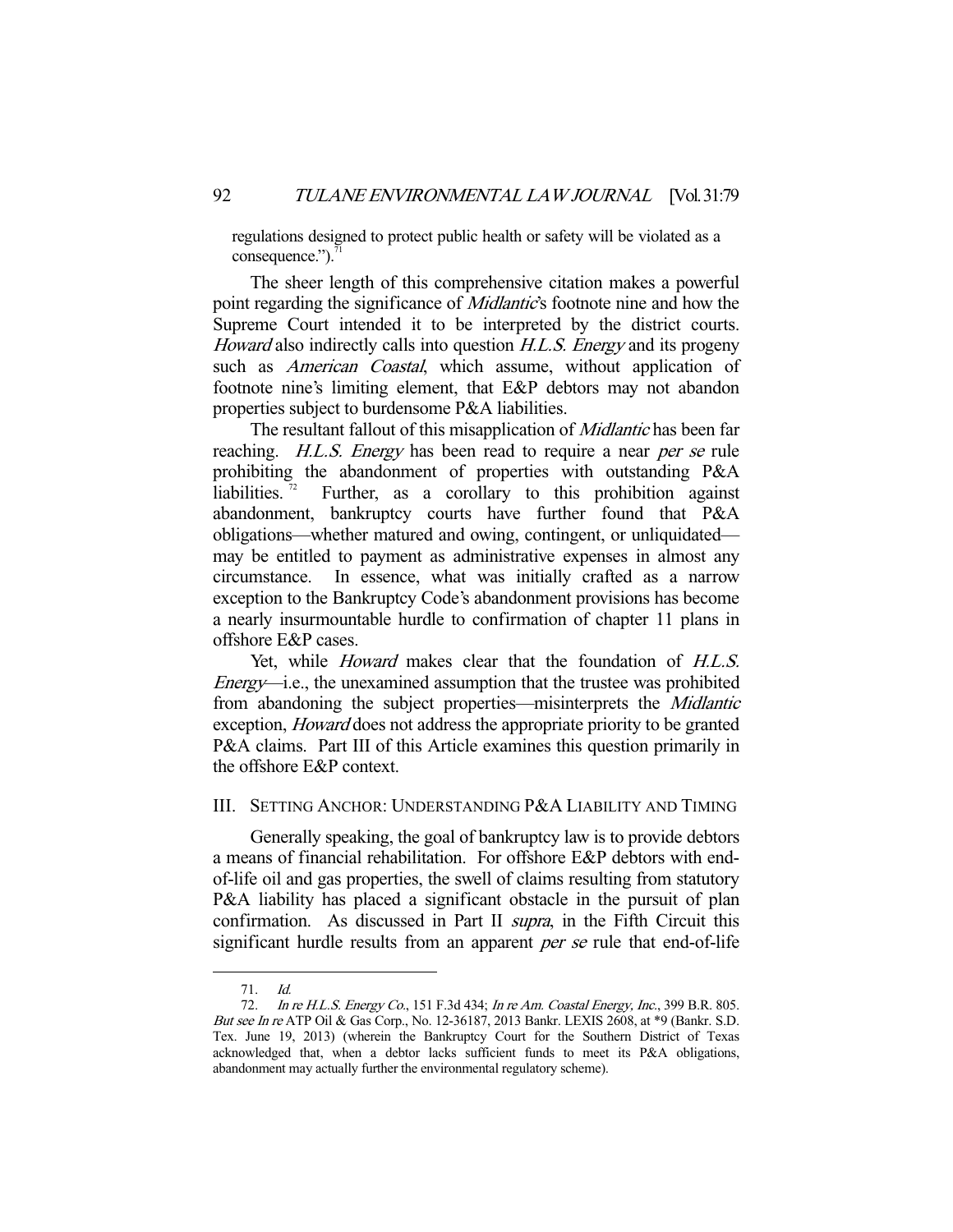E&P properties may not be abandoned and the corollary judicial development that grants claims arising from statutory P&A regulations treatment as administrative expense claims. The enormity of this burden is easily illustrated. In a recent case in the Southern District of Texas, In re Black Elk Energy Offshore Operations, LLC, the debtor owned and operated numerous platforms in the Gulf of Mexico.<sup>73</sup> During the bankruptcy, the government filed a proof of claim in excess of \$660 million.<sup>74</sup> The government later filed an administrative expense request seeking the allowance of more than \$714 million for the debtor's decommissioning obligations.<sup>75</sup> It is easy to see how the determination of allowance and priority for such a claim has a dramatic impact upon the debtor's ability to formulate a feasible plan and upon any resulting distributions to creditors.<sup>76</sup> As oil prices do not appear to be poised for any imminent rebound, offshore E&P bankruptcy cases will likely continue in the near term. Determining a workable solution for the allowance and treatment of P&A claims is a must.

As discussed *supra*, the *H.L.S. Energy* and *American Coastal* courts both determined that the respective debtors defaulted under their existing obligations to perform statutorily required P&A work. These findings were key to the ultimate determination of priority. In other words, much like the trustee in *Midlantic*, abandonment of the H.L.S. Energy or American Coastal properties would have operated to relieve the debtor's estate from a statutory obligation designed to protect the health and safety of the public. Under *Midlantic*, however, this public health and safety policy goal, no matter how warranted, is not sufficient. Instead, *Midlantic* requires that  $\S$  554 be limited only in situations where there is (1) an imminent and identifiable harm to the public health or safety; and (2) the underlying regulation does not pose a requirement so onerous as to interfere with the bankruptcy adjudication itself. As noted in Howard, Midlantic should not be read to *per se* prohibit the abandonment of P&A

 <sup>73.</sup> Second Am. Disclosure Statement, In re Black Elk Energy Offshore Operations, LLC, No. 15-34287 (Bankr. S.D. Tex. 2016), ECF No. 828.

<sup>74.</sup> Proof of Claim No. 102, *In re* Black Elk Energy Offshore Operations, LLC, No. 15-34287 (Bankr. S.D. Tex. 2016).

 <sup>75.</sup> U.S. Am. Mot. for Allowance of Admin. Exp. Pursuant to 11 U.S.C. § 503(b), In re Black Elk Energy Offshore Operations, LLC, No. 15-34287 (Bankr. S.D. Tex. 2016), ECF No. 894 (Ultimately the Department of Interior (DOI) accepted a negotiated settlement that provided for the performance of a significant portion of the debtor's P&A obligations on its operated properties).

 <sup>76.</sup> In fact, resolution of the DOI claim became one of the primary focal points in negotiating the Black Elk plan.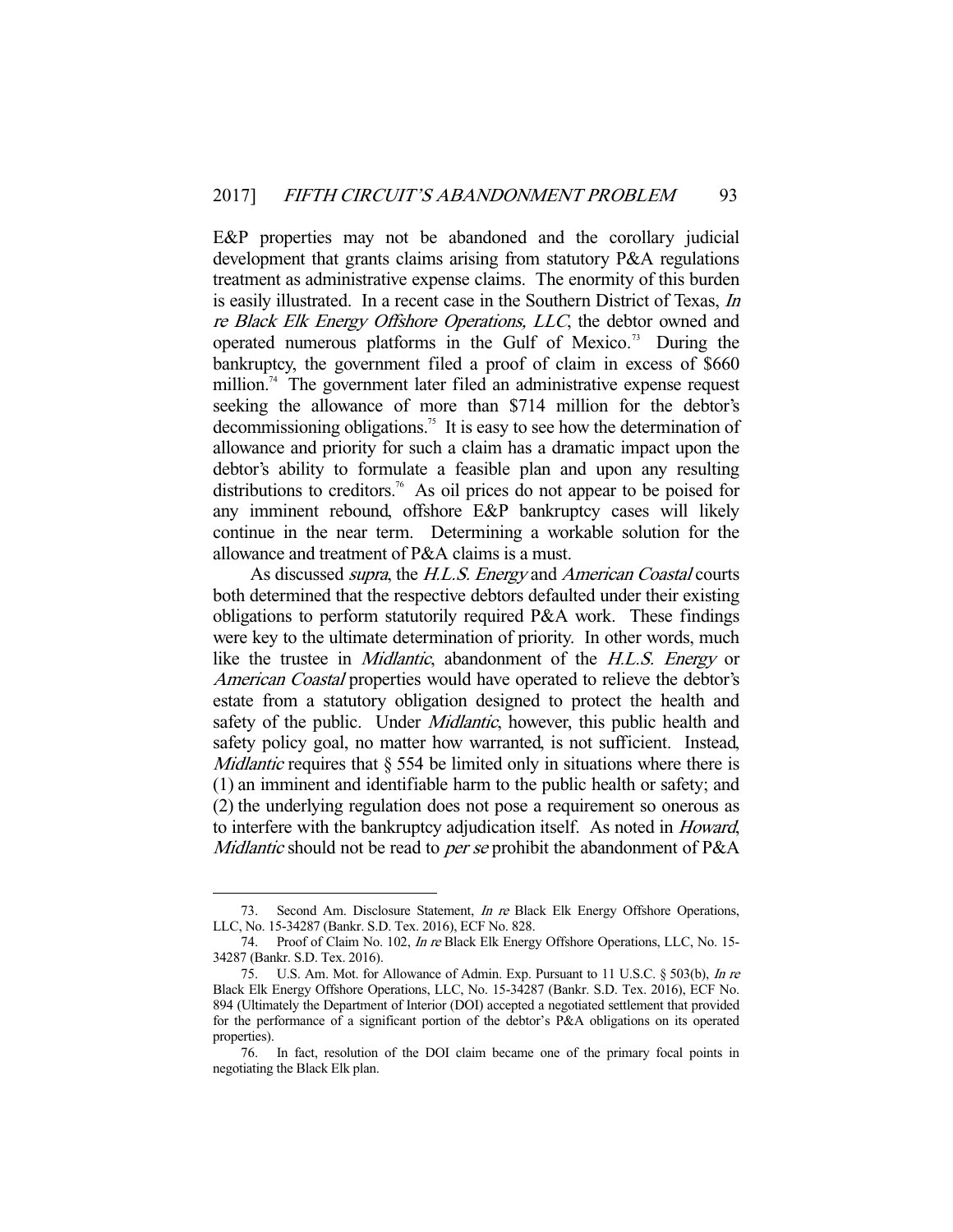burdened properties. If abandonment is not *per se* prohibited, should P&A liabilities ever be afforded administrative expense priority?

The answer, of course, is not simple. Indeed, while neither *H.L.S.* Energy nor American Coastal actually examined the abandonment question, it is not difficult to envision circumstances—such as the presence of an uncontrolled flow at a well or a well with a significantly damaged platform—that would justify restricting abandonment under § 554. Further, abandonment may not always be the best answer. In order to determine a just and equitable treatment of P&A obligations and liabilities, it is important to first examine the nature and scope of these claims.

## A. Defining the Debtor's Decommissioning Obligations

 A debtor's "plugging and abandonment" or "decommissioning" obligations generally refer to state or federal statutory liabilities that arise at the end of an oil and gas well's useful life.<sup>77</sup> These obligations include "plugging" of the well, removal of platforms and other facilities, and site clearance.78 The scope and performance of such activities are governed by acts of Congress (or state legislatures) and a host of regulatory agencies whose purpose is to oversee and intervene where appropriate.<sup>79</sup>

 These laws and regulations are administered both at the state and federal levels of government. At the federal level, this includes the Bureau of Ocean Energy Management (BOEM) and the Bureau of Safety and Environmental Enforcement (BSEE). Most states also have their own regulatory agency charged with enforcing similar laws and regulations. For example, in Texas, as seen in the cases discussed above,

<sup>77.</sup> Mark A. Chavez, Philip G. Eisenberg, & Omer F. Kuebel III, Decommissioning/ Plugging and Abandonment Liabilities in Bankruptcy: What Priority Should They Be Afforded? 57 ANN.INST. OIL & GAS L. 11-1, 11-2 n.1 (2006).

 <sup>78.</sup> Id.

 <sup>79.</sup> Initially, it is important to note that the risk of harm to the environment accompanying offshore E&P activities necessarily mandates a prudent level of regulation. Consider the BP oil spill in 2010, which caused upwards of \$60 billion in damage to the environment and resulted in a \$20 billion settlement with the government. Steven Mufson,  $BP's$ Big Bill for the World's Largest Oil Spill Reaches \$61.6 Billion, WASH. POST (July 14, 2016), https://www.washingtonpost.com/business/economy/bps-big-bill-for-the-worlds-largest-oil-spillnow-reaches-616-billion/2016/07/14/7248cdaa-49f0-11e6-acbc-4d4870a079da\_story.html?utm\_ term=.90aa646a560.4; Tim Stelloh, Judge Approves \$20 Billion Settlement in BP Oil Spill, NBC NEWS (Apr. 4, 2016), https://www.nbcnews.com/business/business-news/judge-approves-20 billion-settlement-bp-oil-spill-n550456. Thus, the risks associated with these ventures cannot be taken lightly; for that reason, the industry is subject to stringent laws and regulations.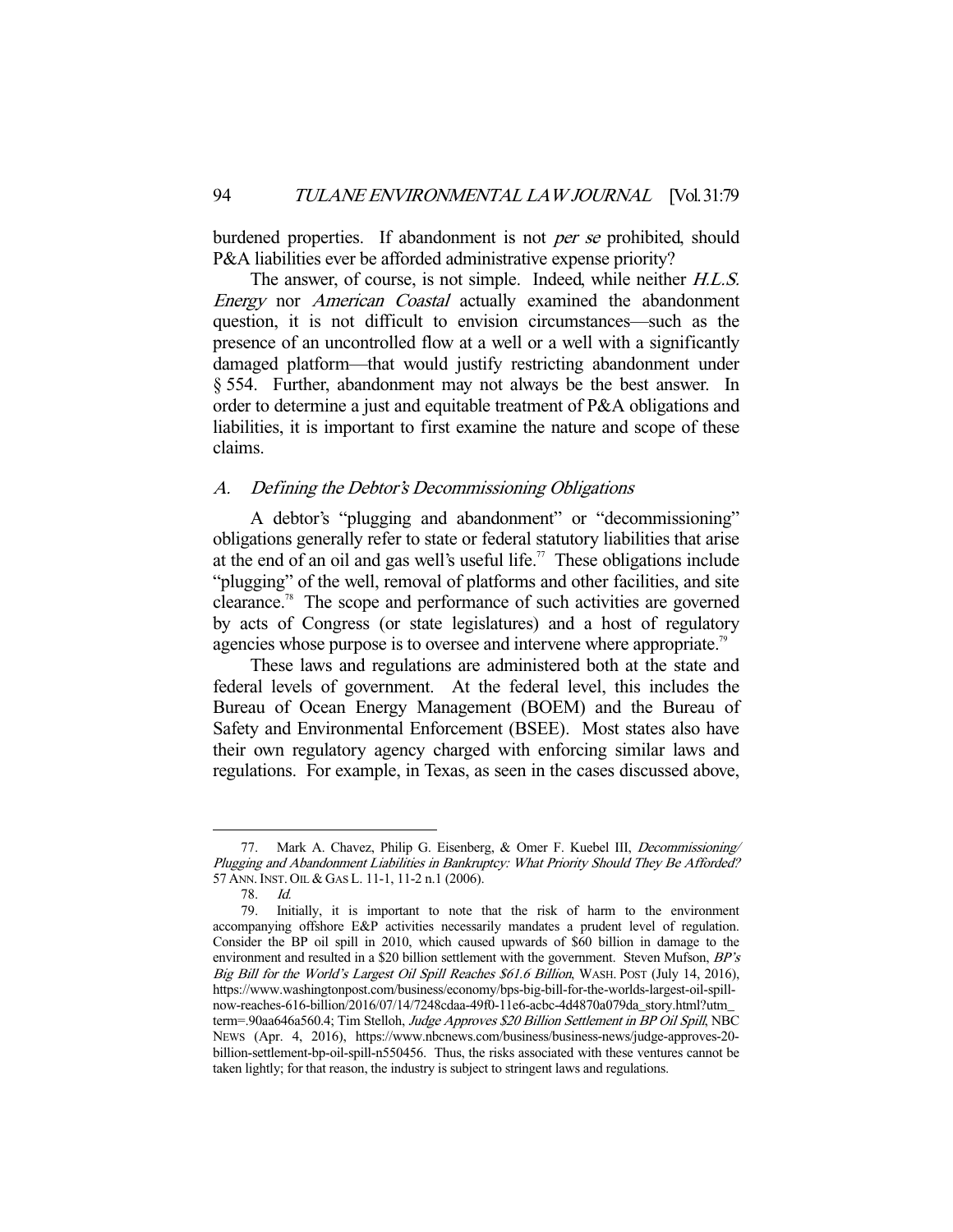the Texas Railroad Commission is charged with regulating oil and gas production.

 The multitude of regulatory agencies have generated various regulatory requirements and environmental obligations, including decommissioning obligations. At the federal level, these regulations are set forth in the Code of Federal Regulations (C.F.R.).<sup>80</sup> Collectively, these regulations establish the duties and obligations imposed upon E&P companies operating offshore on federal leases, including decommissioning obligations. Chapter 30, § 250.1700 of the C.F.R. defines "decommissioning" as (1) ending oil, gas, or sulphur operations; and (2) returning the lease or pipeline right-of-way to a condition that meets the regulations and requirements of BSEE and other agencies with jurisdiction over the decommissioning activities.<sup>81</sup> Pursuant to these regulations, when a debtor's facilities are no longer useful for operations, the debtor must take the following actions:

- (1) Get approval from the appropriate District Manager before decommissioning wells and from the Regional Supervisor before decommissioning platforms and pipelines or other facilities;
- (2) Permanently plug all wells . . . ;
- (3) Remove all platforms and other facilities, except as provided in §§ 250.1725(a) and 250.1730;
- (4) Decommission all pipelines;
- (5) Clear the seafloor of all obstructions created by [the] lease and pipeline right-of-way operations . . . ; and
- (6) Conduct all decommissioning activities in a manner that is safe and does not unreasonably interfere with other uses of the OCS, and does not cause undue or serious harm or damage to the human, marine, or coastal environment.<sup>82</sup>

 Guidance regarding the timing of permanent P&A work is provided in §§ 250.1710 and 250.1711, which require that such work be accomplished within one year of the termination of a lease (§ 250.1710) or upon a BSEE order if such well is no longer useful or poses an imminent environmental risk  $(\S 250.1711)^{83}$  Although, on the one hand, BOEM/BSEE typically assert that P&A liability arises the moment the environment is invaded for  $E\&P$  operations,<sup>84</sup> the regulations make clear

<sup>80.</sup> See 30 C.F.R. §§ 250.1700-.1754 (2017); 28 U.S.C. § 959(b) (2012).

 <sup>81. 30</sup> C.F.R. § 250.1700.

 <sup>82. 30</sup> C.F.R. § 250.1703.

 <sup>83. 30</sup> C.F.R. §§ 250.1710-.1711.

 <sup>84. 30</sup> C.F.R. § 250.1702.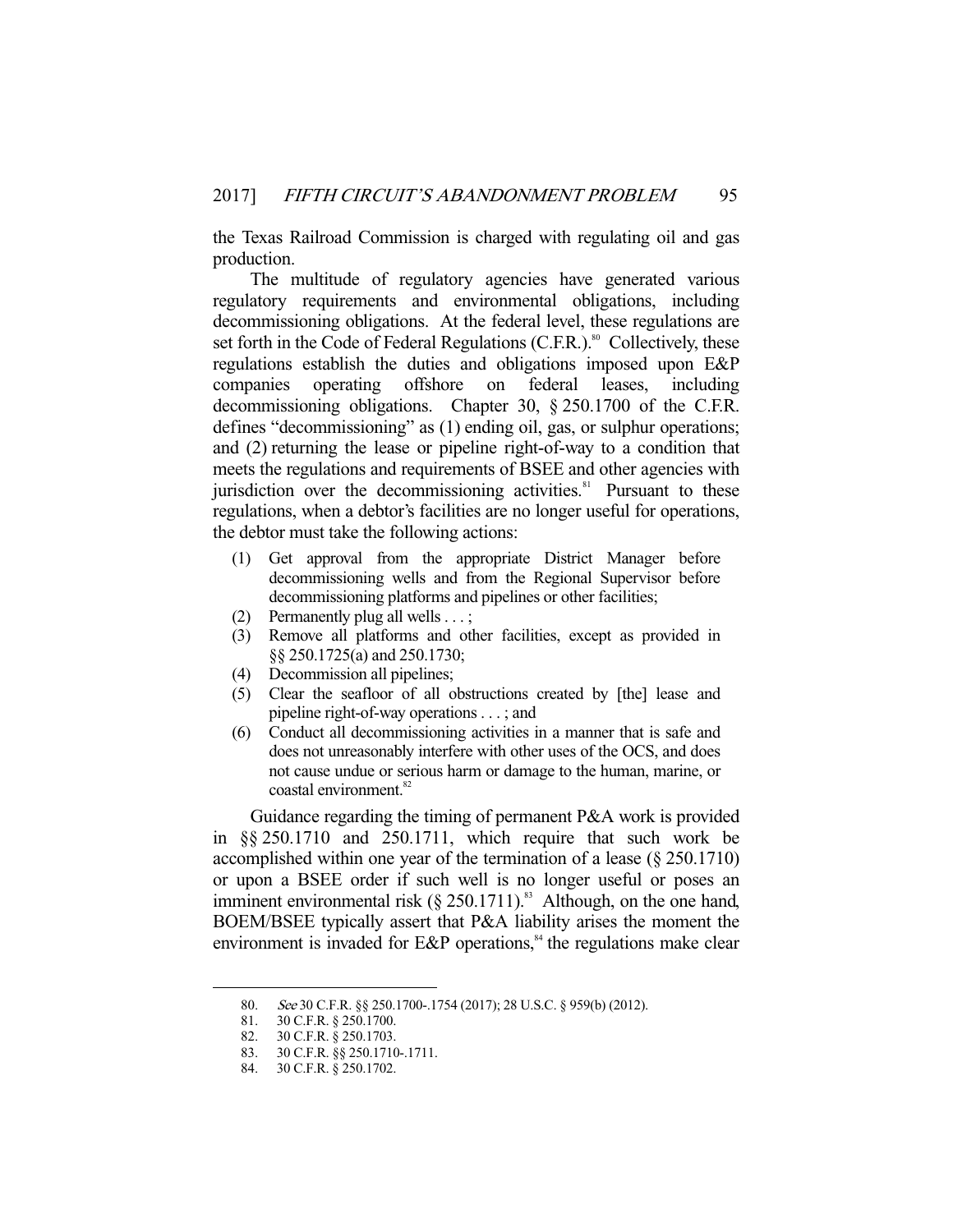that such liability ripens only upon the determination that properties are either no longer useful or pose an imminent environmental risk.

 Applying these timing mandates, it is possible to divide a debtor's P&A obligations into two distinct categories. First, there are matured obligations for properties that are "no longer useful for operations." For purposes of this Article, we refer to these properties as "Non-Producing Properties." Second, there are unmatured and unliquidated obligations for properties that remain useful for operations. We refer to these properties as "Producing Properties."

 Additionally, while a debtor may be the primary obligee as to decommissioning work on properties where the debtor is the operator of record (Operated Properties), such is not the case for properties in which a debtor merely holds a joint interest or is a predecessor in title (Non-Operated Properties). As to these Non-Operated Properties, the debtor may be subject to joint and several liability and, in the event of a default by the operator or other party with primary liability, could be ordered to satisfy P&A obligations, but is not the primary obligee. As such, regardless of whether the associated P&A liabilities arise from a Non-Producing Property or a Producing Property, the statutory liability of the debtor for Non-Operated Properties is contingent in nature.

With these categories in mind, we must now turn back to  $\S 503$  of the Bankruptcy Code to determine a just treatment. Section 503 provides that "the actual, necessary costs and expenses of preserving the estate" are to be characterized as administrative expenses and are entitled to priority under  $\S 507$ .<sup>85</sup> Thus, a claim under  $\S 503$  must meet two elements: actual and necessary. We will analyze these in reverse order.

# B. Is Compliance with P&A Obligations "Necessary"?

1. Necessary?—Yes. Necessary to the Administration of a Bankruptcy Case?—Probably Not.

As discussed above, the H.L.S. Energy court ultimately decided that expenses advanced to satisfy the debtor's outstanding and owing P&A liabilities were "necessary" because the debtor was being fined daily due to a lack of compliance and the debtor was unable to abandon the property. 86 We have examined the fault in the court's conclusion regarding abandonment and now turn to examining the underlying question of whether P&A liabilities are "necessary" under the Reading

<sup>85. 11</sup> U.S.C. §§ 503, 507 (2012).<br>86. In re H.L.S. Energy Co., 151 F

In re H.L.S. Energy Co., 151 F.3d 434, 438 (5th Cir. 1998).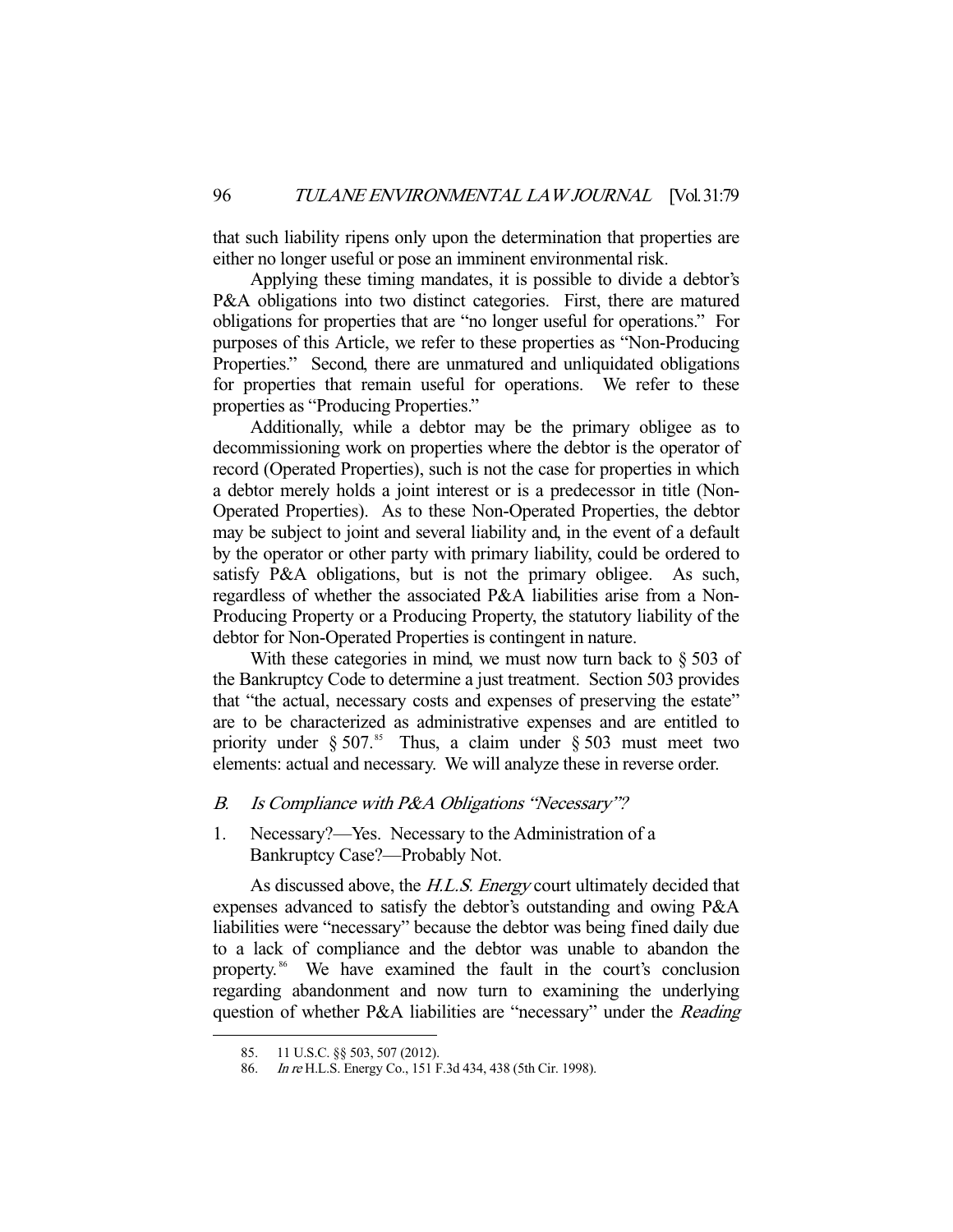definition. *H.L.S. Energy* provides a succinct analysis of "necessary" under the Bankruptcy Code.<sup>87</sup> As set forth therein:

An "actual and necessary cost" must have been of benefit to the estate and its creditors. This requirement is in keeping with the conceptual justification for administrative expense priority: that creditors must pay for those expenses necessary to produce the distribution to which they are entitled. "That is, the costs of salvage are to be paid." The "benefit" requirement has no independent basis in the Code, however, but is merely a way of testing whether a particular expense was truly "necessary" to the estate: If it was of no "benefit," it cannot have been "necessary."<sup>88</sup>

 As to the P&A claims at issue before the court, the Fifth Circuit placed significant weight upon the increasing amount of the debtor's liability deriving from daily fines.<sup>89</sup> The court explained:

The fulfillment of this, the estate's obligation, can only be seen as a benefit to the estate. In this sense, the state's action resembles the sort of "salvage" work that lies at the heart of the administrative expense priority. No one would challenge the expense of shoring up the sagging roof on a bankrupt's warehouse, for example, where carpentry was needed to prevent further damage to the structure or liability from injury to passers-by. The laws of Texas compelled action in this case just as surely as would the laws of physics in that one. The unplugged unproductive wells operated as a legal liability on the estate, a liability capable of generating losses in the nature of substantial fines every day the wells remained unplugged.<sup>90</sup>

Although the *H.L.S. Energy* court appears to have accorded great weight in the incurrence of daily fines, it is not difficult to conclude that P&A expenses, even without daily regulatory fines, are similar in nature to the sagging roof cited by the court.<sup>91</sup> Offshore E&P facilities pose some inherent risk to the public health and safety. Yet, the costs to decommission these facilities are extremely high, and given the timing of when such decommissioning expenses become due (i.e., the end of an E&P property's useful life) these costs easily render properties with outstanding P&A liabilities a burden to a debtor's estate. Accordingly, unless some rule prohibits such properties from being abandoned, then abandonment under  $\S$  554 is the most appropriate course.<sup>92</sup>

<sup>87.</sup> Id. at 437 (citations omitted).

<sup>88.</sup> *Id.* (citations omitted).

 <sup>89.</sup> Id. at 438.

<sup>90.</sup> Id. (citation omitted).

<sup>91.</sup> *Id.*<br>92. *Se* 

See 11 U.S.C. § 554 (2010).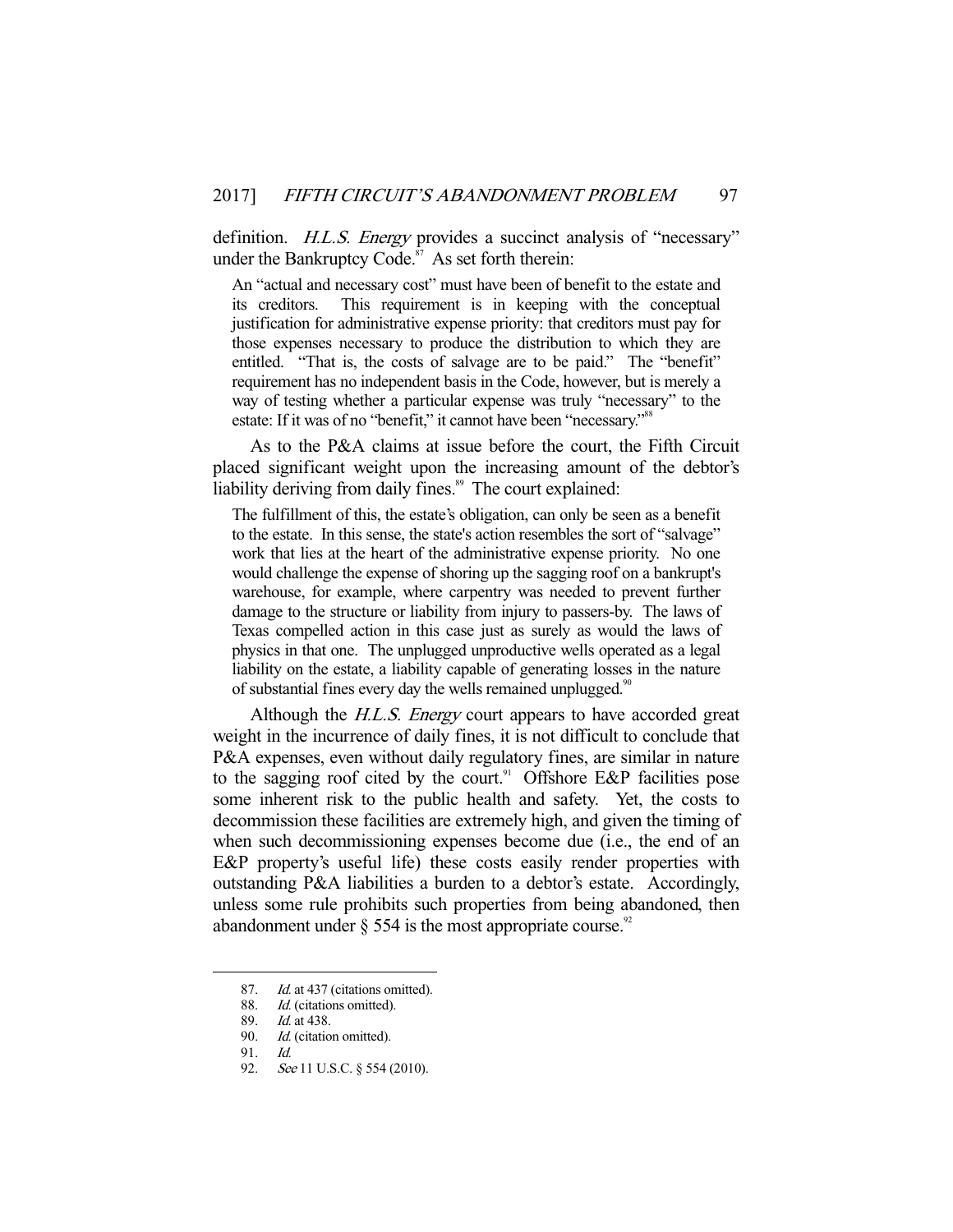#### 2. Does Midlantic Prohibit Abandonment?

Reading further into *Midlantic*, one can see that the case does not prohibit abandonment of property unless, as set forth in footnote 9, certain conditions are met.<sup>93</sup> Indeed, a thorough reading of the case demonstrates that a trustee's abandonment power should remain unfettered, unless abandonment of the property would pose an "imminent and identifiable" harm to public health or safety. This begs the question: who has the burden of demonstrating the existence of an imminent and identifiable harm? Surely the onus is not on the trustee of an offshore E&P debtor to prove that none of the wells and platforms are at risk. As mentioned by the Court in Midlantic, perhaps the government, or a similarly situated objecting party, is in the best position to set forth which specific properties pose threats.<sup>95</sup>

 What is clear, however, is that the presumption that all end-of-life E&P properties pose an imminent threat to the public health and safety is meritless. Indeed, C.F.R. § 250.1711, which contemplates a BSEEissued order to commence decommissioning work upon a determination that a well poses an imminent environmental threat, inherently supports the opposite conclusion.96 If all end-of-life facilities posed an imminent threat, why would there be a need for BSEE to make such a finding prior to the conclusion of the one-year grace period? Of course, § 250.1711 also implicates circumstances that may exist, such as uncontrolled flow or deteriorated platforms, which require immediate P&A activities.<sup>97</sup> Put another way, the applicable Code of Federal Regulations sections already contemplate Midlantic's "imminent and identifiable" standard, and permitting abandonment except when such circumstances exists is not entirely contrary to the existing regulatory scheme.<sup>98</sup> Further, programs such as the temporary abandonment and the Rigs to Reefs programs (discussed below) illustrate a regulatory acknowledgement that abandonment—whether temporary or permanent—may be accomplished in such a manner as to minimize any identifiable threat to the public health and safety.<sup>99</sup>

 <sup>93.</sup> Midlantic Nat'l Bank v. N.J. Dep't of Envtl. Prot., 474 U.S. 494, 507 n.9 (1986).

<sup>94.</sup> *Id.* at 506.

<sup>95.</sup> *Id.* at 498.

 <sup>96. 30</sup> C.F.R. § 250.1711 (2017).

 <sup>97.</sup> Id.

<sup>98.</sup> Midlantic, 474 U.S. at 506; id. at 515 (Rehnquist, W., dissenting).<br>99. John McKinney. After the Oil Runs Out: Rigs to Reefs. PAC. S

John McKinney, After the Oil Runs Out: Rigs to Reefs, PAC. STANDARD (July 15,

<sup>2010),</sup> https://psmag.com/environment/after-the-oil-runs-out-rigs-to-reefs-19272.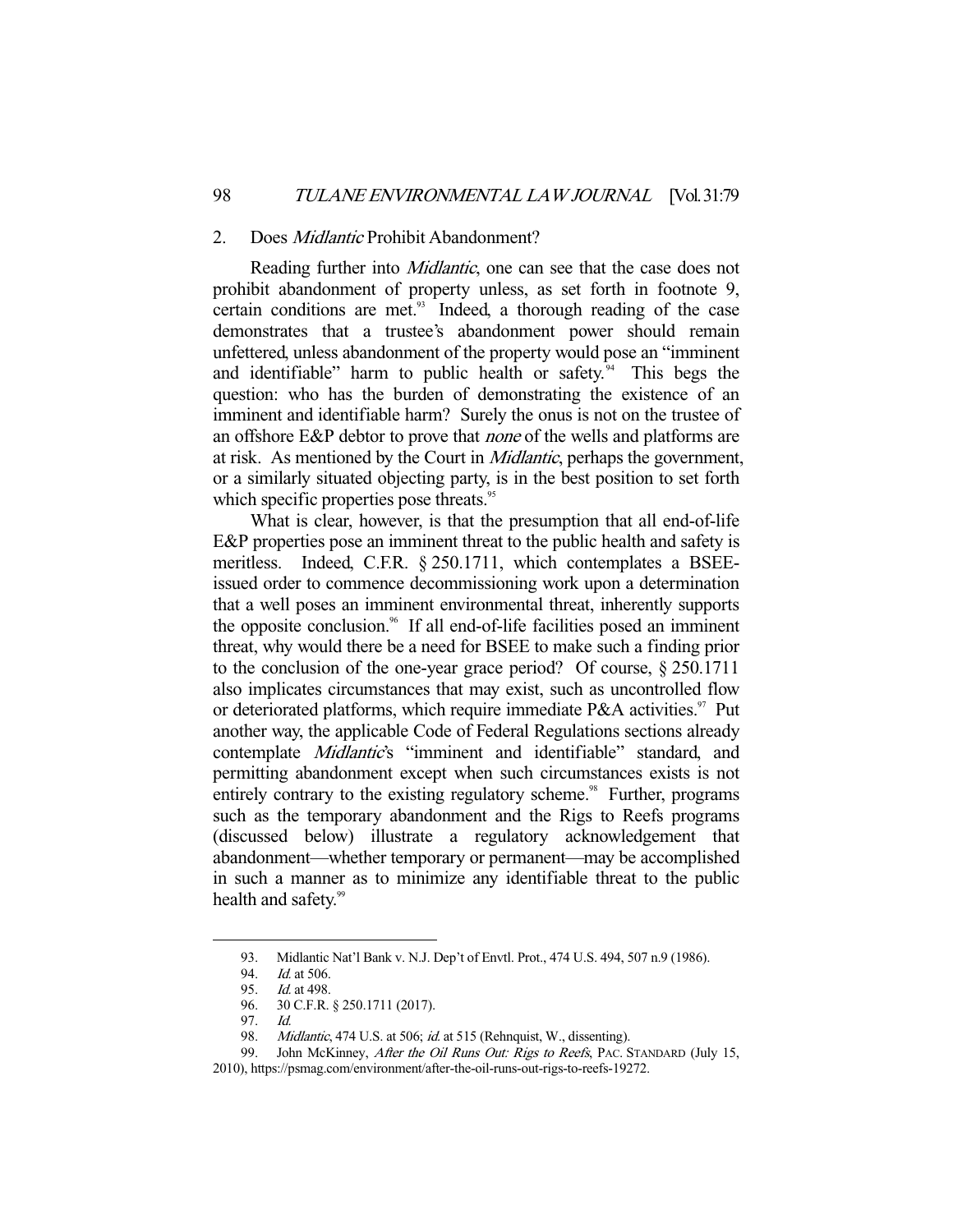Finally, bankruptcy courts examining abandonment of the Comprehensive Environmental Response, Compensation, and Liability Act (CERCLA) Superfund<sup>100</sup> properties or other properties with contained environmental contamination have found that abandonment is appropriate under Midlantic unless immediate remediation of an identified health and safety threat is required. For example, in *In re* Purco, Inc., the court found that a "necessary corollary to [Midlantic's holding] is that abandonment will be permitted when the conditions are such that abandonment will not render the public health and safety inadequately protected."<sup>101</sup> Likewise, in *In re Franklin Signal Corp.*, the court held that a trustee need only take adequate precautionary measures to ensure that there is no imminent danger to the public as a result of the abandonment.<sup>102</sup> In that case, the court did not believe a strict reading of Midlantic would produce the result the Supreme Court would have intended.103 Rather, the court found the "total disregard for potential hazards is the concern the majority seemed be addressing" and cited the Midlantic trustee's failure to take any action whatsoever to safeguard the public.<sup>104</sup>

## C. Are Estimated P&A Costs "Actual" Expenses?

 Even if P&A costs and expenses are deemed necessary, in order to be granted administrative priority, the costs and expenses must actually be incurred.<sup>105</sup> In *In re Rock & Republic Enterprises*, the court explained "[a]lthough a claim may be contingent, only 'actual' administrative expenses, not contingent expenses, are entitled to priority under  $\S 503$ ."<sup>106</sup> The *Rock & Republic* court found the reasoning of courts allowing contingent environmental claims administrative priority on the grounds that the definition of "claim" includes contingent rights to payment

 <sup>100.</sup> CERCLA, or Superfund, is a federally administered program through which the Environmental Protection Agency (EPA) works with state and tribal governments to perform remediation services and clean up hazardous waste sites. The statute also allows the EPA to force responsible parties to perform cleanup services directly or reimburse the government for cleanups performed by the EPA. ENVTL. PROT. AGENCY, OFFICE OF SOLID WASTE & EMERGENCY RESPONSE, THIS IS SUPERFUND: A COMMUNITY GUIDE TO EPA'S SUPERFUND PROGRAM 3 (2011), https://semspub.epa.gov/work/HQ/175197.pdf.

 <sup>101.</sup> In re Purco Inc., 76 B.R. 523, 533 (Bankr. W.D. Pa. 1987).

 <sup>102.</sup> In re Franklin Signal Corp., 65 B.R. 268, 272 (Bankr. D. Minn. 1986).

 <sup>103.</sup> Id. at 271.

 <sup>104.</sup> Id.

 <sup>105. 11</sup> U.S.C. § 503(b)(1)(a) (2012).

 <sup>106.</sup> In re Rock & Republic Enters., No. 10-11728 (AJG), 2011 Bankr. LEXIS 3903, at

<sup>\*13 (</sup>Bankr. S.D.N.Y. Oct. 7, 2011).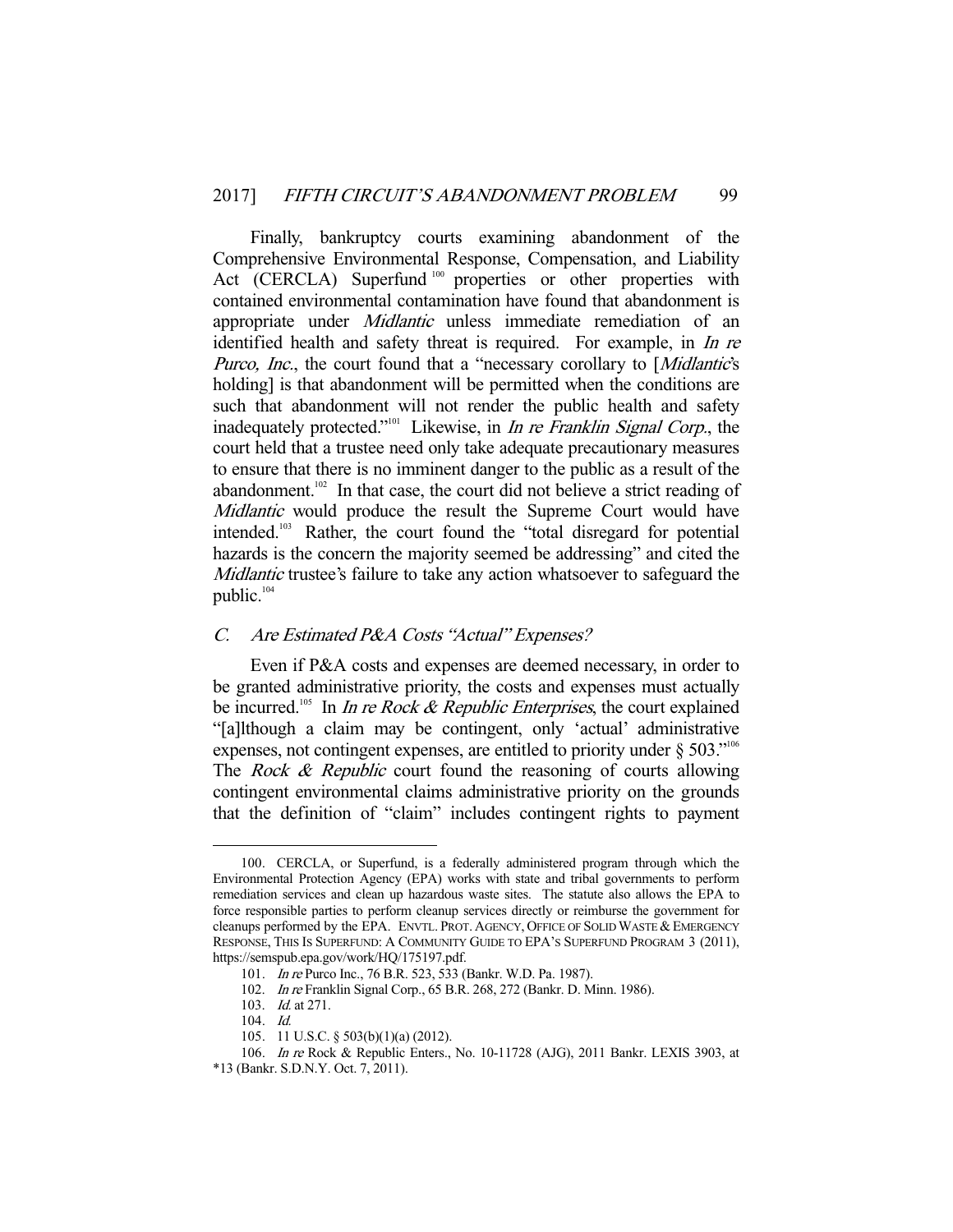unpersuasive.<sup>107</sup> The court expressly held that the definition of "claim" is irrelevant to the determination of priority pursuant to  $\S 503(b)(1)(a)$ .<sup>108</sup> Other courts considering the issue have also determined that contingent environmental remediation costs are not entitled to administrative priority.<sup>109</sup>

#### D. Too Great A Weight?

 Finally, given the growing size of P&A claims, it is conceivable that in the near future bankruptcy courts will be required to consider the question left open by the Supreme Court in *Midlantic*: whether decommissioning requirements placed an unfair burden on the debtor's estate.<sup>110</sup> This issue was left open by the Court in *Midlantic* wherein the Court issued its holding "without reaching the question whether certain state laws imposing conditions on abandonment may be so onerous as to interfere with the bankruptcy adjudication itself."<sup>111</sup> Thus, even when Non-Producing Properties are deemed to pose an imminent and identifiable threat to public health and safety, resolving such issues in compliance with federal or state law may simply be impossible.<sup>112</sup>

Indeed, the *American Coastal* court acknowledged "the possibility that environmental liabilities may be so significant in relation to the debtor's ability to pay that characterizing all or a portion of an environmental claim as an administrative expense may unduly 'interfere with the bankruptcy adjudication itself.""<sup>113</sup> However, in that case the debtor did not allege the government's claim was unduly onerous and

 <sup>107.</sup> Id.

 <sup>108.</sup> Id.

<sup>109.</sup> See Juniper Dev. Grp. v. Kahn (In re Hemingway Transp., Inc.), 993 F.2d 915, 930 (1st Cir. 1992) (finding claims for future response costs to be unavailing insofar as the right to contribution for such costs remained contingent at the time the court considered the claim); see also In re Oldco M. Corp., 438 B.R. 775, 786 (Bankr. S.D.N.Y. 2010) (disallowing request for administrative expense related to future environmental remediation costs that debtor may or may not have to pay in the future as too speculative to support the allowance of an administrative expense); *In re* Microfab, Inc., 105 B.R. 161, 166 (Bankr. D. Mass. 1989) (denying as premature the state's request for allowance of an administrative expense as the state had not yet expended any funds to clean up the site and it "cannot speculate as to what amounts might eventually be allowable as 'actual' and 'necessary' expenses of the estate").

 <sup>110.</sup> Midlantic Nat'l Bank v. N.J. Dep't of Envtl. Prot., 474 U.S. 494, 516 (1986) (Rehnquist, W., dissenting).

<sup>111.</sup> *Id.* at 507 (majority opinion).

<sup>112.</sup> See id. at 508 (explaining the purpose of bankruptcy liquidation is the expeditious reduction of the debtor's property to money, for equitable distribution to creditors) (Rehnquist, W., dissenting).

 <sup>113.</sup> In re Am. Coastal Energy, Inc., 399 B.R. 805, 814 (Bankr. S.D. Tex. 2009).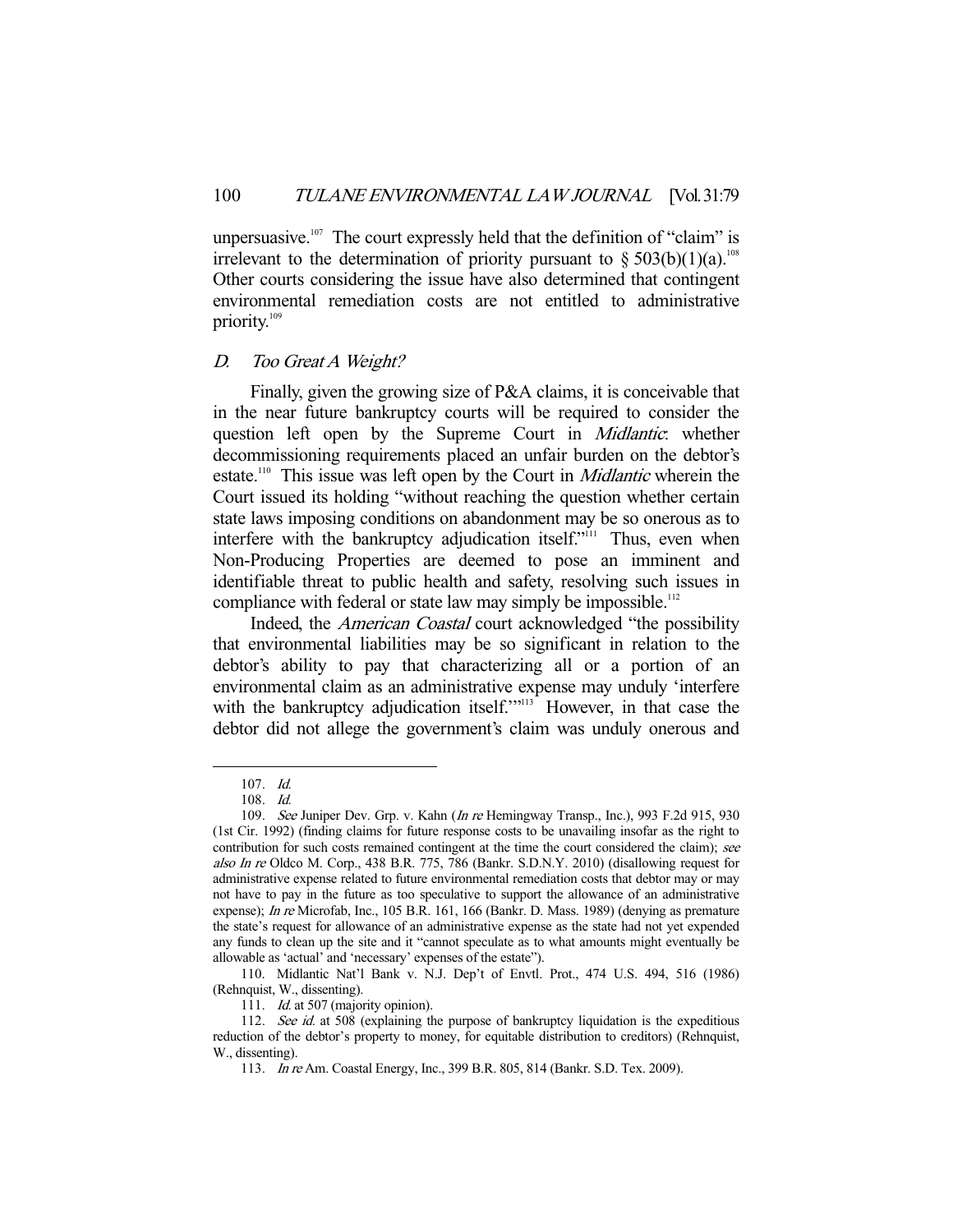instead provided that, via its plan, 100% of the government's claim would be paid on the effective date.<sup>11</sup>

 Ultimately, what becomes most apparent is that the misapplication of the Midlantic exception espoused by Fifth Circuit courts in E&P bankruptcy cases is not workable. Section 554 is a significant power that should not be fettered in the absence of a significant public interest. As shown above, while, generally speaking, the enforcement of environmental regulations is a necessary regulatory exercise, a *per se* rule that prohibits abandonment of E&P properties subject to outstanding P&A obligations is supported by neither the Bankruptcy Code nor the Supreme Court's exception thereto set forth in Midlantic. abandonment may indeed be permissible when Midlantic is properly applied, the seeming conclusion that all P&A liabilities remaining unsatisfied as of a debtor's bankruptcy filing are entitled to administrative priority treatment often read into H.L.S. Energy fails. If abandonment is possible, performing P&A work on a Non-Producing Property may provide little or no benefit to an estate. However, when a Non-Producing Property can be shown to represent an imminent and identifiable threat to the public health, at least some P&A work—either temporary or permanent—must be performed in order to comply with Midlantic. In such circumstances, as espoused by the H.L.S. Energy court, the cost to perform such P&A work should be granted administrative priority.

 Further, granting administrative priority to regulatory bodies may often be inappropriate because in many instances the responsible regulatory authority will not perform P&A work itself, and in fact may never expend any funds related to the performance of P&A work. In such cases, unlike the claims of the Texas Railroad Commission in H.L.S. Energy and American Coastal, the enforcing agency's claim should not be considered an actual and necessary expense of the estate. Thus, even for those Non-Producing Properties for which P&A work is necessary, a claimant should be required to show that it has actually expended funds to bring the debtor into legal compliance to be entitled to an administrative expense claim. Extending the same reasoning, claims related to future P&A work involving Producing Properties and contingent claims for a debtor's share of P&A costs involving Non-Operated Properties should never be granted administrative priority status.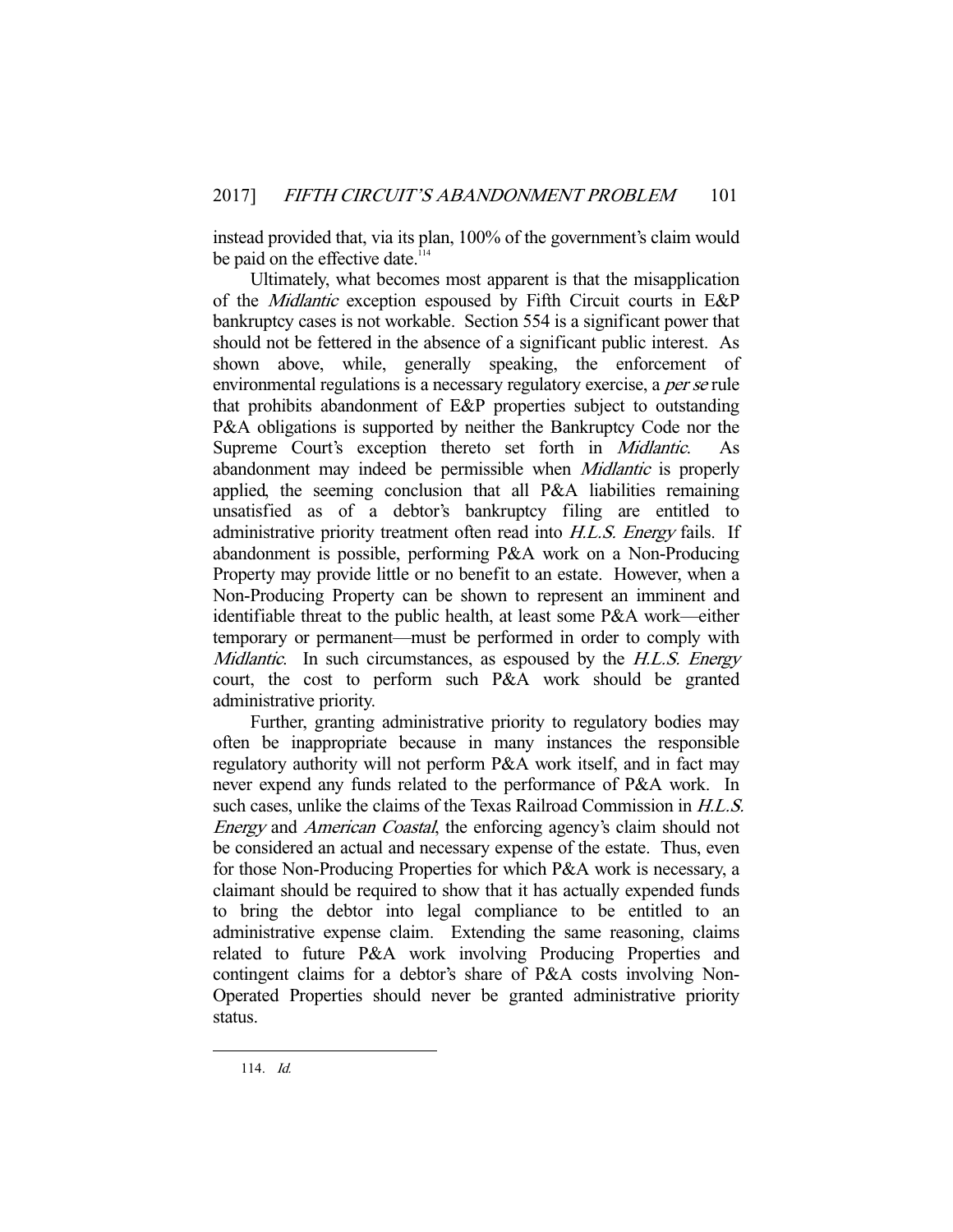#### IV. PRACTICAL SOLUTIONS TO THE P&A PROBLEM

The minority of the *Midlantic* Court approached the case in a more logical manner. Indeed, in a rather pointed dissent, Justice Rehnquist reminds readers that the very purpose of the judge-made abandonment rule was to further the purpose of the bankruptcy liquidation process; that is, the expeditious reduction of the debtor's property to money for equitable distribution to creditors.<sup>115</sup> Further, the plain language of  $\S$  554 expresses a rule in which the only material consideration to be made is the value of the property to the debtor's estate.<sup>116</sup> Although precedent would dictate the Court should not read exceptions or limitations into such unqualified statutory language, the *Midlantic* Court engaged in a judicial triage of sorts to reach the ultimate conclusion that a trustee's abandonment power, although seemingly unlimited on its face, must actually yield to other considerations not enumerated in the Bankruptcy  $Code<sup>117</sup>$ 

The *Midlantic* exception is seemingly the only judicially established limitation placed upon the abandonment powers set forth in § 554. Notably, subsequent case law acknowledges that the Bankruptcy Code itself does not explicitly limit the abandonment powers of  $\S 554$ .<sup>118</sup> Likewise, nothing in the code expressly provides for administrative priority to contingent, unliquidated P&A liabilities. While a trustee certainly should not "have *carte blanche* to ignore nonbankruptcy law,"<sup>119</sup> she should also not be hamstrung by such nonbankruptcy law in effectuating her duties as trustee. Yet, the concerns underlying decisions such as *Midlantic*, *H.L.S. Energy*, and *American Coastal* are significant, legitimate concerns. If § 544 abandonment is not forced to yield to such concerns, and abandonment of E&P properties is unfettered, what mechanisms exist to curtail the potential for abuse? The following existing policies or statutory requirements may be of aid.

 <sup>115.</sup> Midlantic, 474 U.S. at 508 (Rehquist, W., dissenting).

<sup>116.</sup> *Id.* at 509.

<sup>117.</sup> *Id.* at 510.

<sup>118.</sup> See, e.g. In re Am. Coastal Energy, Inc., 399 B.R. at 811 ("Midlantic was not decided based on the statutory language of the Bankruptcy Code."); see also Midlantic, 474 U.S. at 504 (acknowledging and analyzing the argument that Congress did not place express limitations on § 554).

 <sup>119.</sup> Midlantic, 474 U.S. at 502 (majority opinion).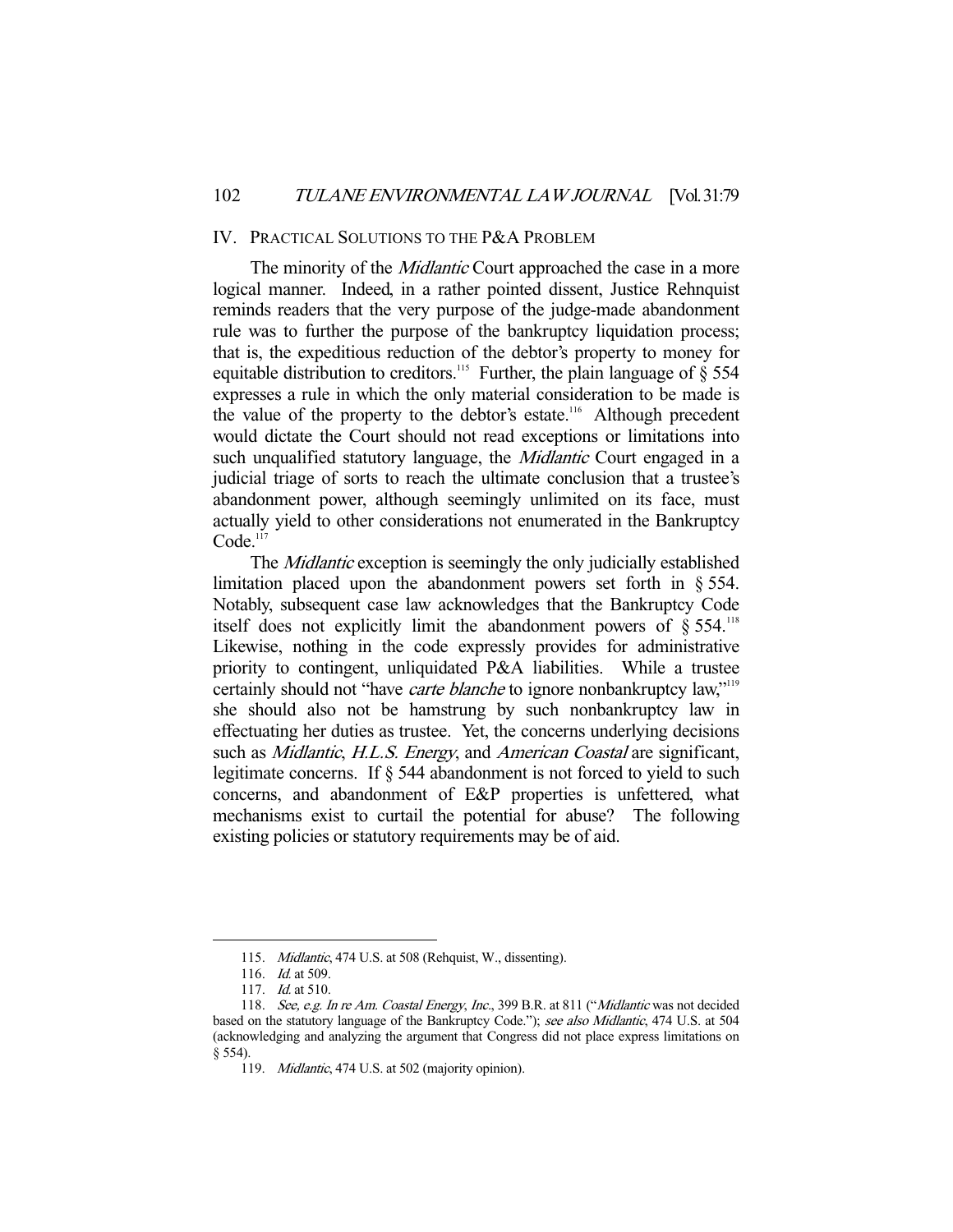#### A. Temporary Abandonment and Idle Iron

 Historically, oil and gas producers have been reluctant to permanently plug wells and decommission platforms until the final decommissioning regulatory requirements were triggered.<sup>120</sup> Even for Non-Producing wells and facilities, offshore E&P companies maintained that these properties added value to the lease or could one day be used to support other producing properties.<sup>121</sup>

 However, in 2010, as part of the federal government's initiative to improve environmental health and safety of oil and gas production on the Outer Continental Shelf in the wake of the Deepwater Horizon disaster, BSEE published its Notice to Lessee (NTL) 2010-G05, entitled Decommissioning Guidance for Wells and Platforms, which is more commonly known as the "Idle Iron" policy.<sup>122</sup> The purpose of the NTL was

to establish guidelines that provide a consistent and systematic approach to determine the future utility of idle infrastructure on active leases and to ensure that all wells, structures, and pipelines on terminated leases, and pipelines on terminated pipeline rights-of-way (ROW) are decommissioned within the timeframes established by regulations, conditions of approval, and lease instruments.<sup>123</sup>

The term itself, "idle iron," refers to wells, platforms, and pipelines that are no longer producing or serving exploration, or that support functions related to a company's lease.<sup>124</sup> The policy is applicable to wells that need to be plugged, or platforms that need to be removed, because they are no longer useful for operations.<sup>125</sup>

 For offshore E&P debtors, idling wells, if done properly, could provide an avenue for delaying noncontingent P&A expenditures during the bankruptcy and altogether eliminate contingent future P&A work. Indeed, the so-called Idle Iron policy establishes an expectation that

 <sup>120.</sup> Press Release, U.S. Dep't of the Interior, Interior Department Issues "Idle Iron" Guidance (Sep. 15, 2010), https://www.doi.gov/news/pressreleases/Interior-Department-Issues-Idle-Iron-Guidance.

 <sup>121.</sup> Id.

<sup>122.</sup> What Is the "Idle Iron" Policy and Why Does it Exist? FAQs, BUREAU SAFETY & ENVTL. ENFORCEMENT, https://www.bsee.gov/faqs/what-is-the-idle-iron-policy-and-why-does-itexist (last visited Nov. 9, 2017).

<sup>123.</sup> Lars T. Herbst, Notice to Lessees and Operators of Federal Oil and Gas Leases and Pipeline Right-Of-Way Holders in the Outer Continental Shelf, Gulf of Mexico OCS Region, U.S. DEP'T INTERIOR, BUREAU OCEAN ENERGY MGMT. (Sep. 15, 2010), https://www.bsee.gov/ sites/bsee.gov/files/notices-to-lessees-ntl/notices-to-lessees/10-g05.pdf.

 <sup>124.</sup> Press Release, supra note 120.

<sup>125.</sup> What Is the "Idle Iron" Policy and Why Does it Exist? FAQs, supra note 122.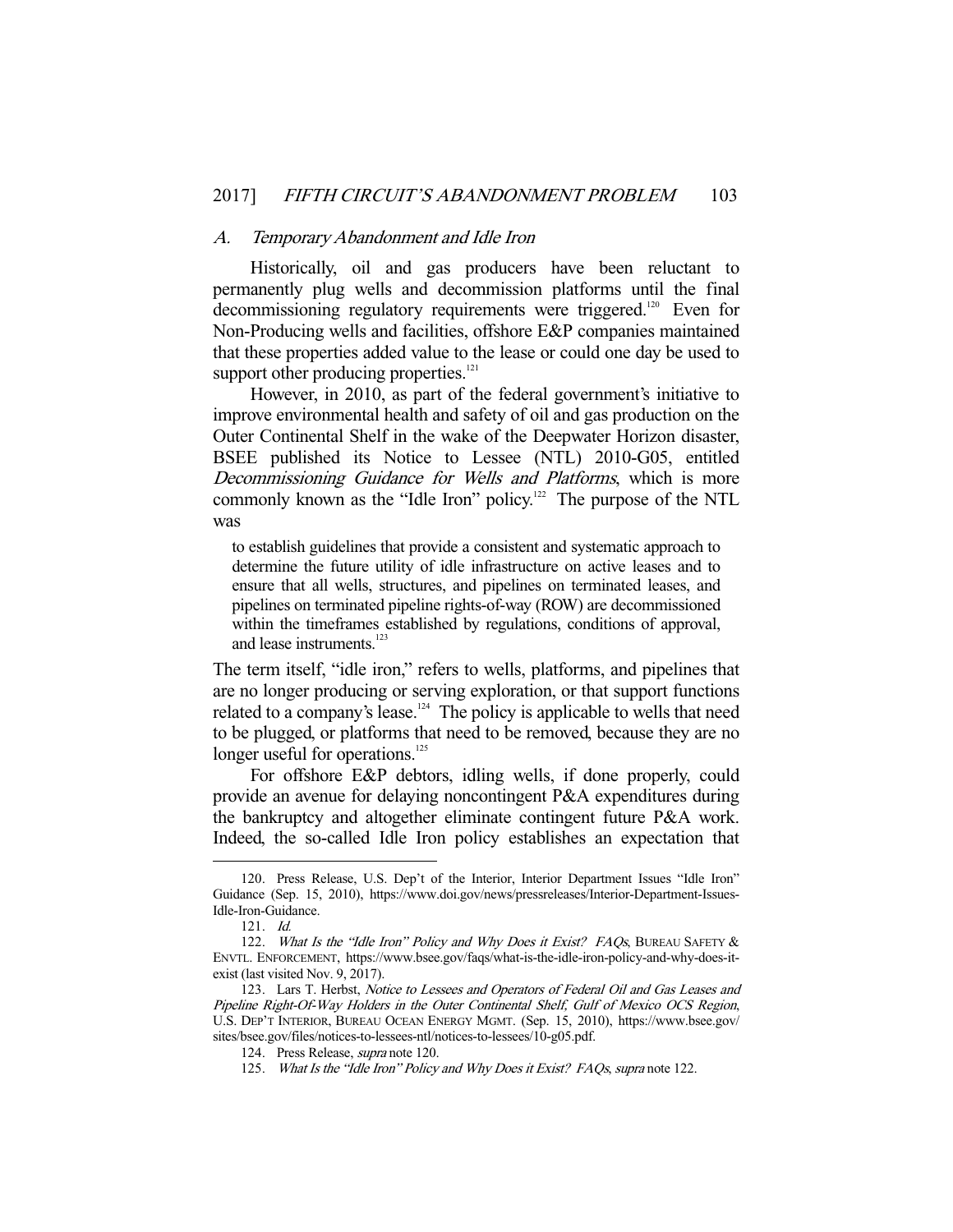facilities may be safely idled for a period of at least five years without posing an imminent threat to the public health and safety.126 The procedures for temporary abandonment are set forth in 30 C.F.R.  $\S 250.1721$ <sup>127</sup> Read in conjunction with 30 C.F.R.  $\S 250.1721$ , the Idle Iron policy provides bankruptcy courts ample support for the position that, unless otherwise proven by an objecting party, adherence to temporary abandonment guidelines should be sufficient to protect the public from any perceived imminent threat. In other words, requiring a debtor/trustee to temporarily abandon properties in accordance with § 250.1721 as a pre-condition to abandonment should satisfy the policy concerns espoused in Midlantic.

# B. Incentivize the Rigs to Reef Program

 BSEE's Rigs to Reefs program could also play a role in E&P bankruptcies, giving trustees an alternative to burdensome and costly P&A work. For a debtor who runs the risk of incurring substantial fines as a result of its failure to meet its P&A obligations, the Rigs to Reef program offers a very practical and cost-efficient solution.

 The program began in 1984 with the passing of the National Fishing Enhancement Act in response to coastal states' concerns about losing the marine life that had developed around the artificial structures in the Gulf of Mexico.<sup>128</sup> It was warmly welcomed by conservationists and fishermen who recognized the social and economic value the oil and gas platforms could provide as artificial reefs.<sup>129</sup> According to BSEE's website, as of July 1, 2015, 470 platforms had been converted to permanent artificial reefs. 130 Converting a debtor's Non-Producing Properties into artificial reefs during the pendency of a bankruptcy could eliminate certain P&A obligations altogether while providing a potential environmental and recreational boon. The end result is a win-win situation for all interested parties. Specifically, the debtors would be relieved of P&A obligations, the disparate impact on other creditors would be reduced or eliminated altogether, and the government's objective of protecting (and even helping) the environment would be satisfied.

 <sup>126.</sup> Id.

 <sup>127. 30</sup> C.F.R. § 250.1721 (2017).

<sup>128.</sup> Rigs to Reefs, BUREAU SAFETY & ENVTL. ENFORCEMENT, https://www.bsee.gov/ what-we-do/environmental-focuses/rigs-to-reefs (last visited Nov. 8, 2017).

 <sup>129.</sup> Id.

 <sup>130.</sup> Id.